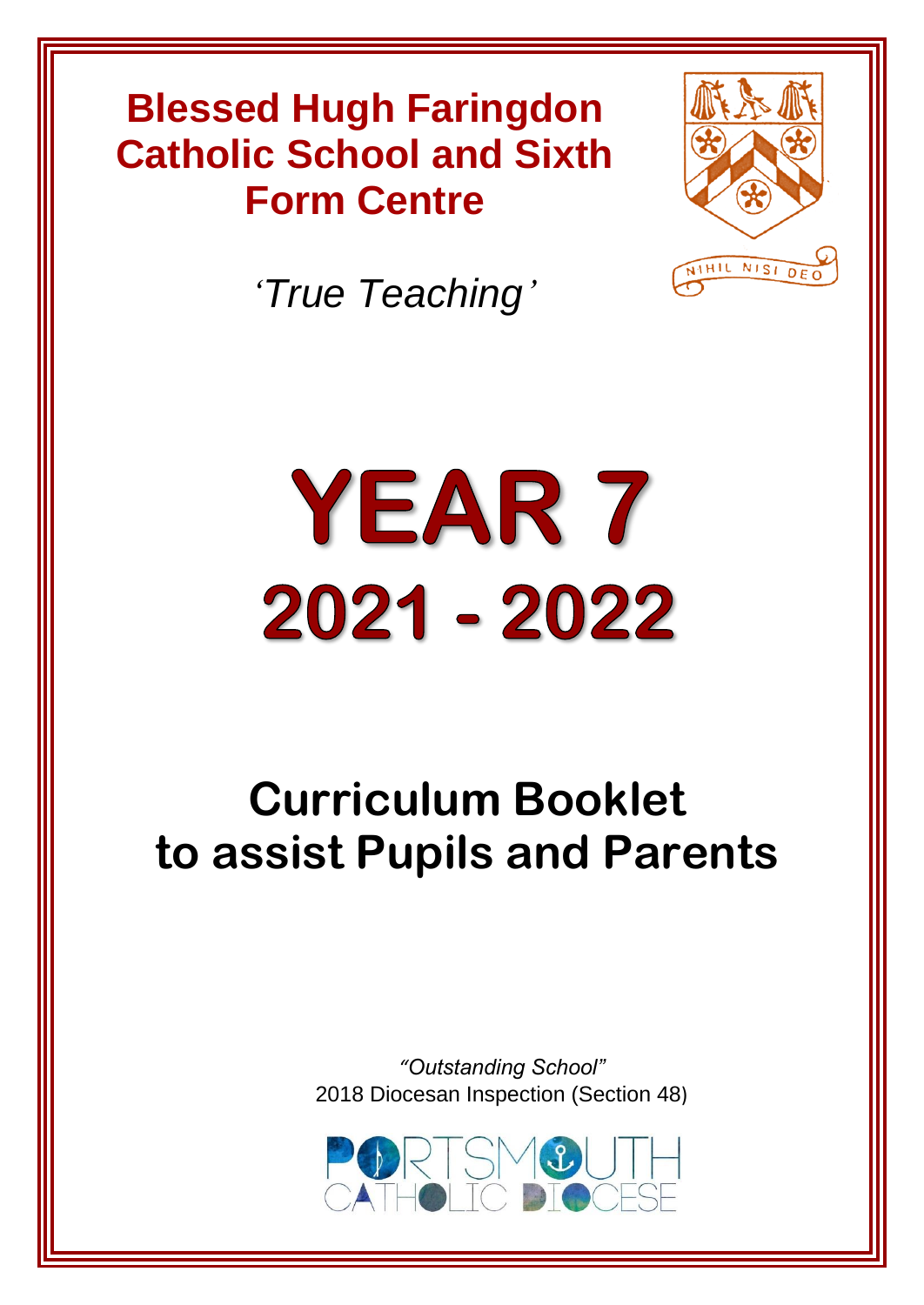# **Blessed Hugh Faringdon Catholic School and Sixth Form Centre**



September 2021

Dear Parents and Carers,

As you are aware, at Blessed Hugh Faringdon we place great emphasis on the importance of good home school links. It is intended that this booklet will contribute to even greater mutual support, as we seek to maximise the potential of your child.

Details of the curriculum have been outlined for each subject. It is hoped this information will be valuable to you, as you support your child.

In addition to the all-important one-to-one contact with the school, we also offer the following technologies:

- 1 Microsoft Teams
- 2 SIMS Parent App
- 3 GroupCall
- 4 School website
- 5 Twitter
- 6 Instagram
- 7 Weekly Head's Up Newsletter

Details of the above may be found in the Parent Guide.

If you need clarification of any of these details, please contact the school to speak to the relevant Subject Leader, the Head of Year or myself.

Yours sincerely

Dr Simon Uttley **Headmaster**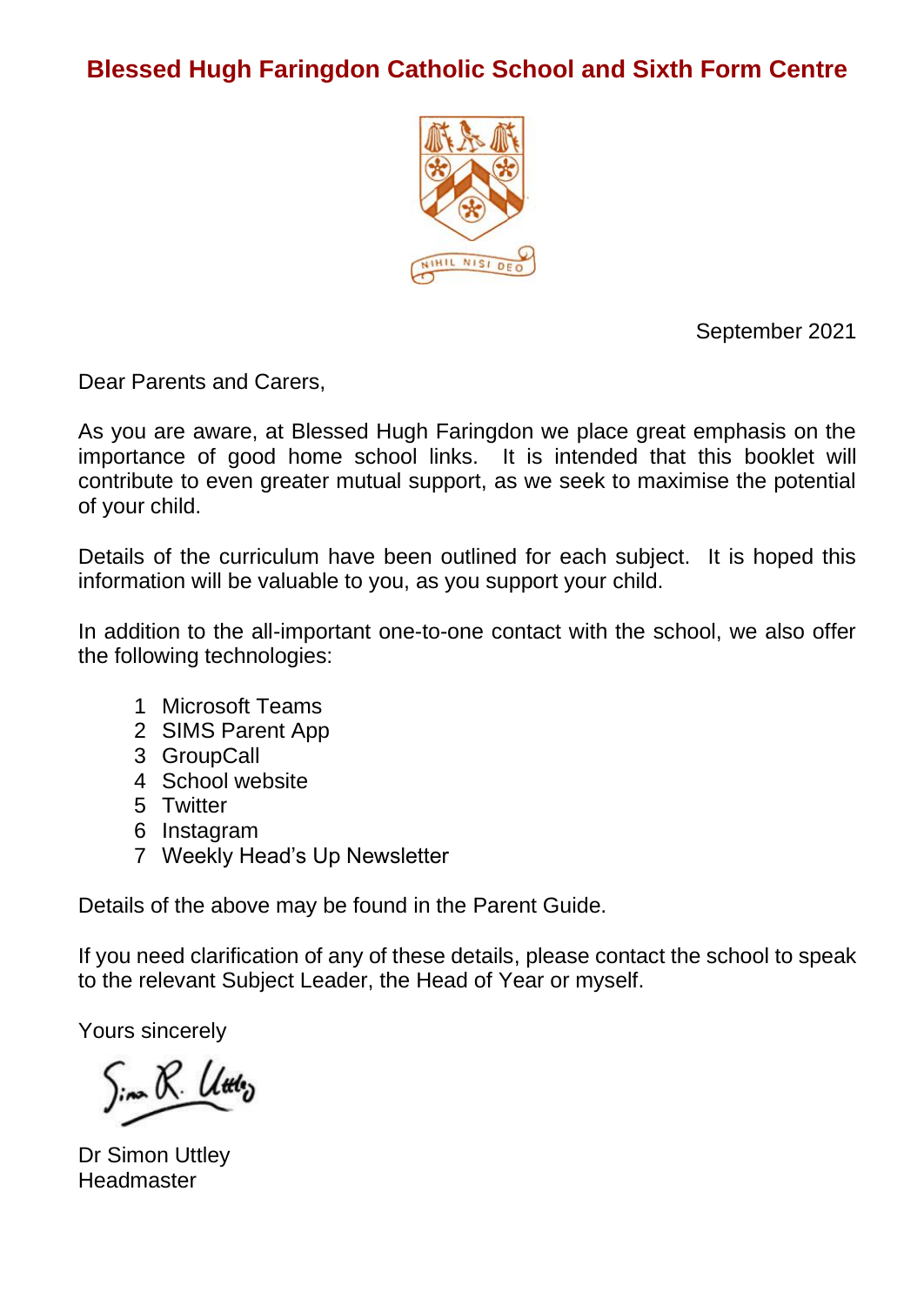# **2021/2022**

# **Head of Year 7 Miss L Heaver**

| ۰.<br>M.<br>۰.<br>v<br>×<br>M.<br>٧ |
|-------------------------------------|
|-------------------------------------|

**Tutors 7DB** Mrs A Wej-Nunoo

| .   | 1              |
|-----|----------------|
| 7MK | Miss K Hurd    |
| 7ML | Mrs L Guernion |
| 7MT | Mr J Sombilon  |
| 70R | Miss J Warren  |
| 7BL | Mr P Gibbs     |
|     |                |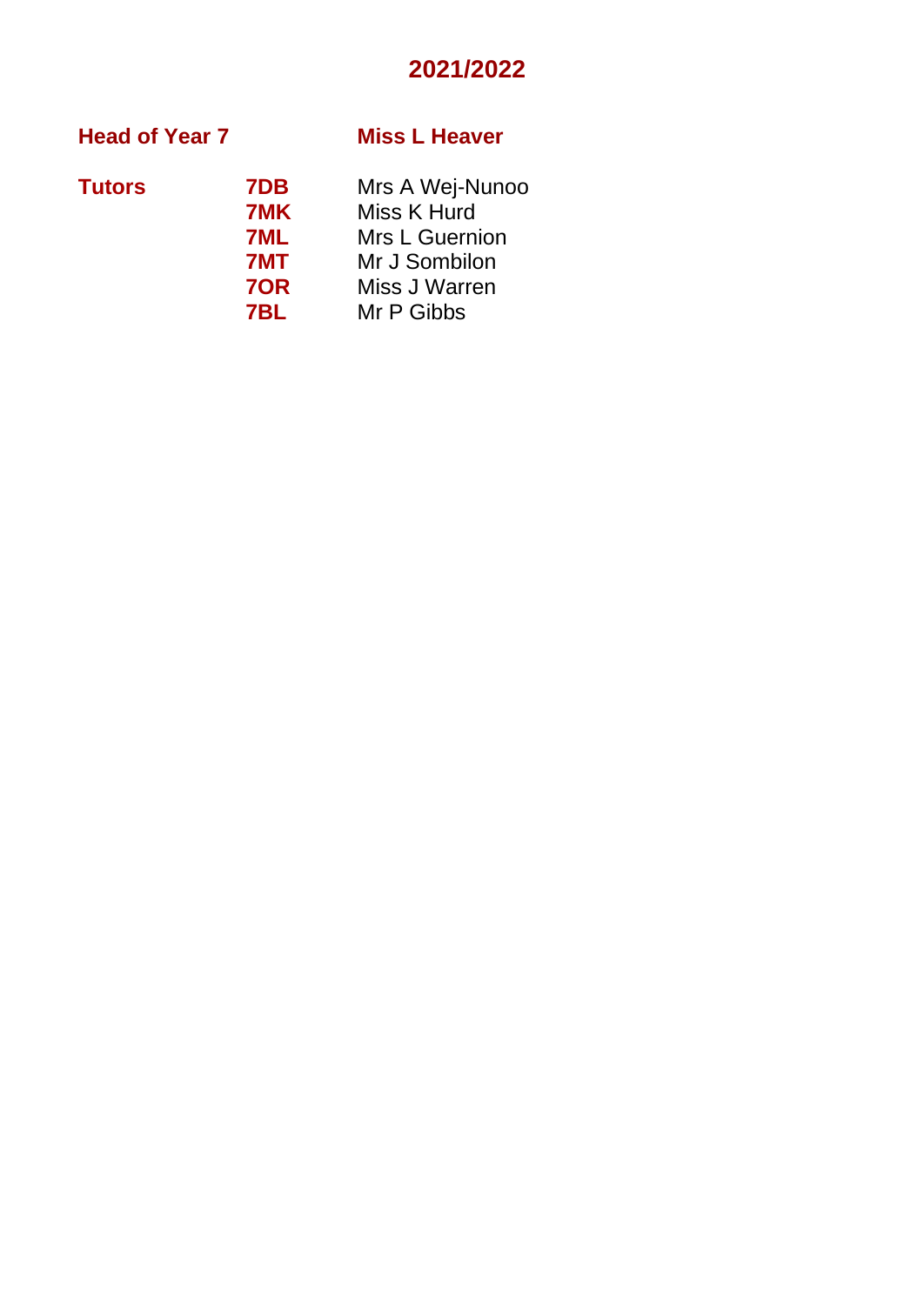# **RELIGIOUS EDUCATION**

# **Year 7 Programme of Study Subject Leader, Mrs L Amieiro**

**AUTUMN:** *Term 1* **Why do RE? and Heroes -** Examining religious leaders

- **Core Skills:** Questions about why RE is a core subject and debates about why it is an important subject to study while at school. Knowledge about our house patrons and how they have used their religious faith to fight for a cause in which they believe, alongside other heroic figures and groups e.g., nurses.
- **AUTUMN:** *Term 2* **Religion and Social Justice**. Looking at issues of Social Justice In the world, including Poverty, Racism, and Gender Discrimination.
- **Core Skills:** To develop a knowledge and understanding of Christian beliefs relating to societal issues.
- **SPRING:** *Term 3* **Who is Jesus?** Examining the identity of Jesus through his actions, incarnation and titles ascribed to him, e.g., Messiah.
- **Core Skills** To develop a knowledge and understanding of Jesus through his teaching and actions.
- **SPRING:** *Term 4* **Jesus' Death and Resurrection**
- **Core Skills:** To know and appreciate the significance of the events central to Lent, Holy Week and Easter.
- **SUMMER:** *Term 5* **Moral Action**: People who changed the world
- **Core Skills:** Knowledge and understanding of individual's role as witness to the resurrection of Jesus through their moral action and impact on the world. Witnesses from the Christian faith and other beliefs.
- **SUMMER:** *Term 6* **Islam** How do the Five Pillars affect Muslims?
- **Core Skills:** Knowledge and understanding of the Muslim community. To discover how the Muslim teachings of the Five Pillars affect the values and commitments of Muslims.

# **Equipment:**

Bible and exercise books are provided in lessons. Students often like to use their New Testament given out to Year 7s during the year.

# **Homework:**

PowerPoint presentations, research topics, reading, project and display work, writing frames and extended pieces of writing to develop evaluation skills.

# **Assessment Schedule:**

Regular assessments designed to reflect the GCSE structure, both formative and summative. Comments to help students improve will be written at the end of selected pieces of work in line with school marking policy.

# **Recommended Reading / Useful Websites:**

- 
- [www.catholiccatechist.org](http://www.catholiccatechist.org/) (for Catholic catechesis)
- 
- 

• [www.catholiceducation.org](http://www.catholiceducation.org/) (Catholic Resource classroom resource material) • [www.tasc.ac.uk](http://www.tasc.ac.uk/) (Catholic Church of England and Wales) [www.rsweb.org.uk](http://www.rsweb.org.uk/) (Religious Studies on the web).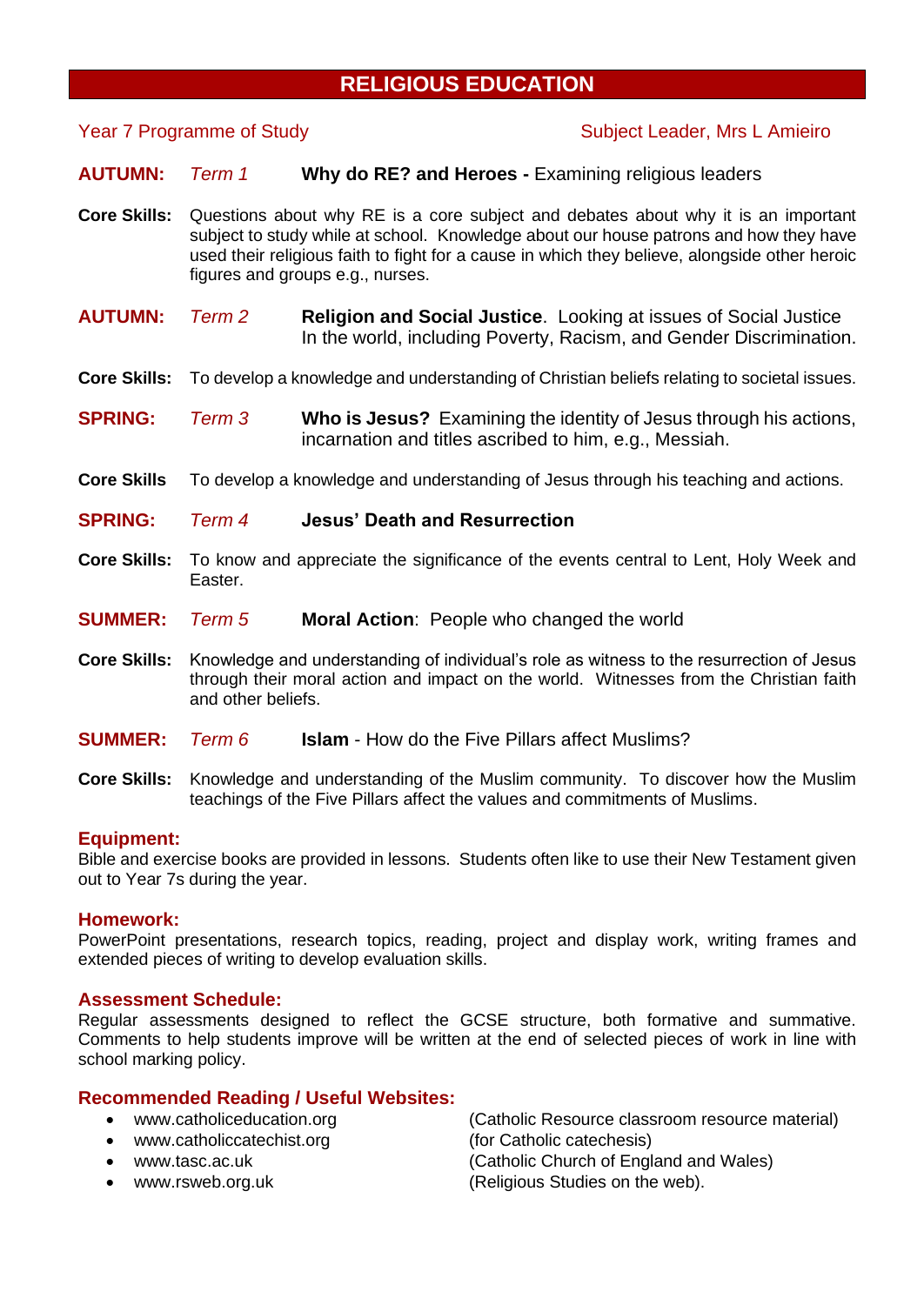# **Extra Resources for Gifted and Talented:**

- Extended vocabulary provided in glossary
- [www.reonline.co.uk](http://www.reonline.co.uk/)

- Keywords provided on request or "Children's Bible"
- re-xs.co.uk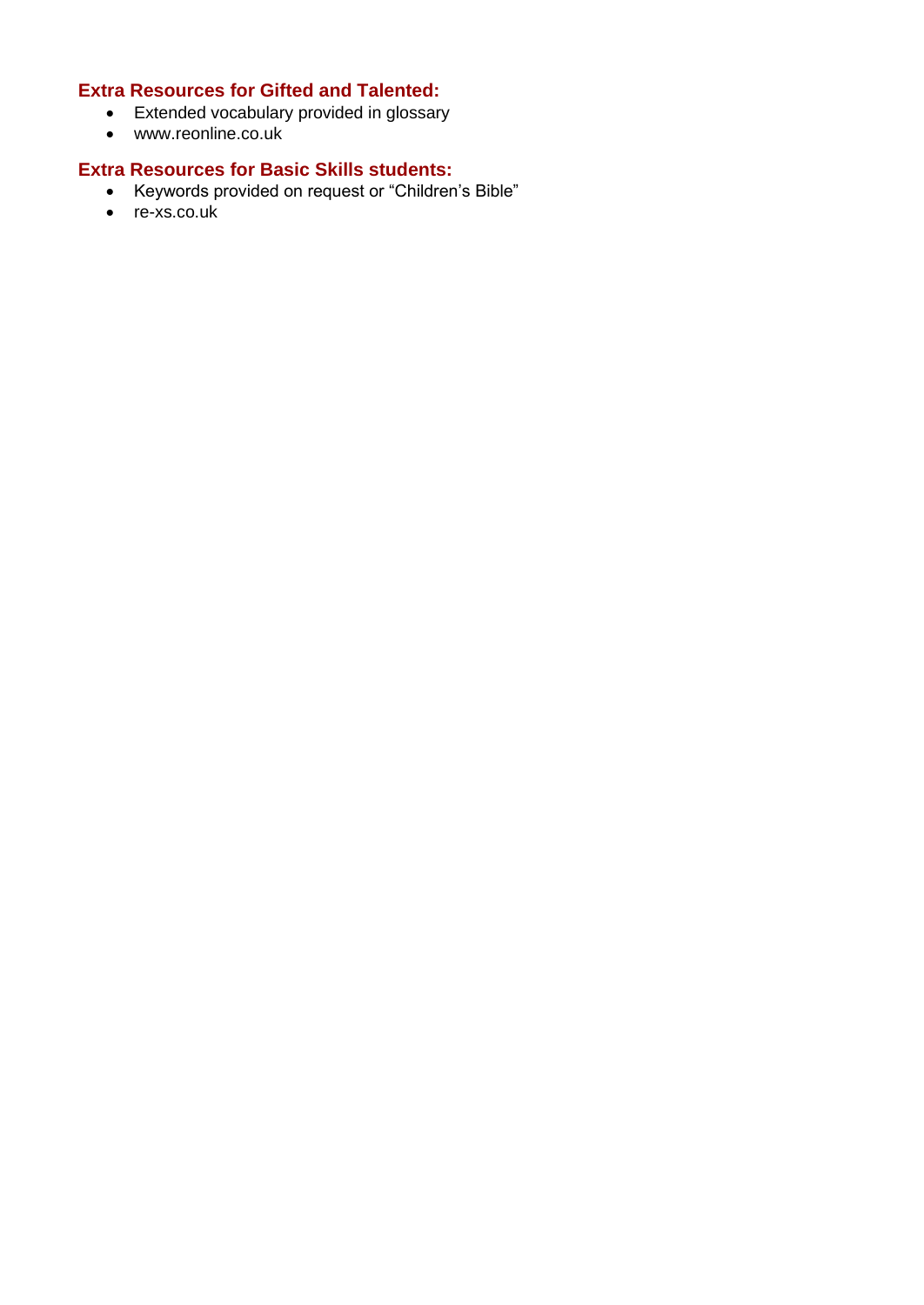# **ENGLISH**

# Year 7 Programme of Study Nearly Subject Leader, Mrs P Shaw

A collection of extracts, novels, poems and scripts to enthuse and challenge. All schemes of work merge key skills needed at KS3 – reading, writing and the spoken word.

# **AUTUMN**: *Term 1* **Transition and Adrian Mole There is a Writing assessment**

The wonderful world of autobiography, Students learn a variety of key skills:

Transition skills: inferences, critical reading, quotation, prediction, vocabulary, punctuation, sentence construction

**Writing:** Prediction, summary, autobiographical/recount writing, creative writing.

**Core Skills:** Comprehension, analytical skills, creativity, group work, fact versus fiction, recount and narrative writing, vocabulary, stylistic features.

**AUTUMN** *Term 2* **Noughts and Crosses – the Drama This is a reading assessment based on character.**

A moving portrayal of the injustices of racism, the importance of identify and using your voice for good.

**Reading:** Empathy, setting, sequencing, narrative, dramatic techniques, structure, and analysis

**Speaking and Listening:** Characterisation, the use of voice for effect, movement, and proxemics.

# **SPRING** *Term 3* **A Monster Calls This is a reading assessment based on character**

The novel *'A Monster Calls'* a beautiful and profound story of a young boy's journey into adolescence, with a touch of magic and coming to terms with loss/tragedy. It contains many relevant and contemporary issues.

- **Reading:** Character, group work, inferences, quote choices, analysis, evaluation, sequencing, comprehension, narrative, prediction, comparison.
- **Core Skills:** Comparison, use of analytical writing essay style, character, plot, story-writing, personal response to literature, analysis, synthesis.

# **SPRING** *Term 4* **An introduction to the Victorian Canon of Literature with The Hound of the Baskervilles**

# **This is a writing assessment on narrative and genre: write a detective story**

- **Reading:** Decoding and comprehension of 19C texts and learning useful vocabulary from that period.
- **Writing:** Writing a story using narrative features and components of the genre to facilitate authenticity.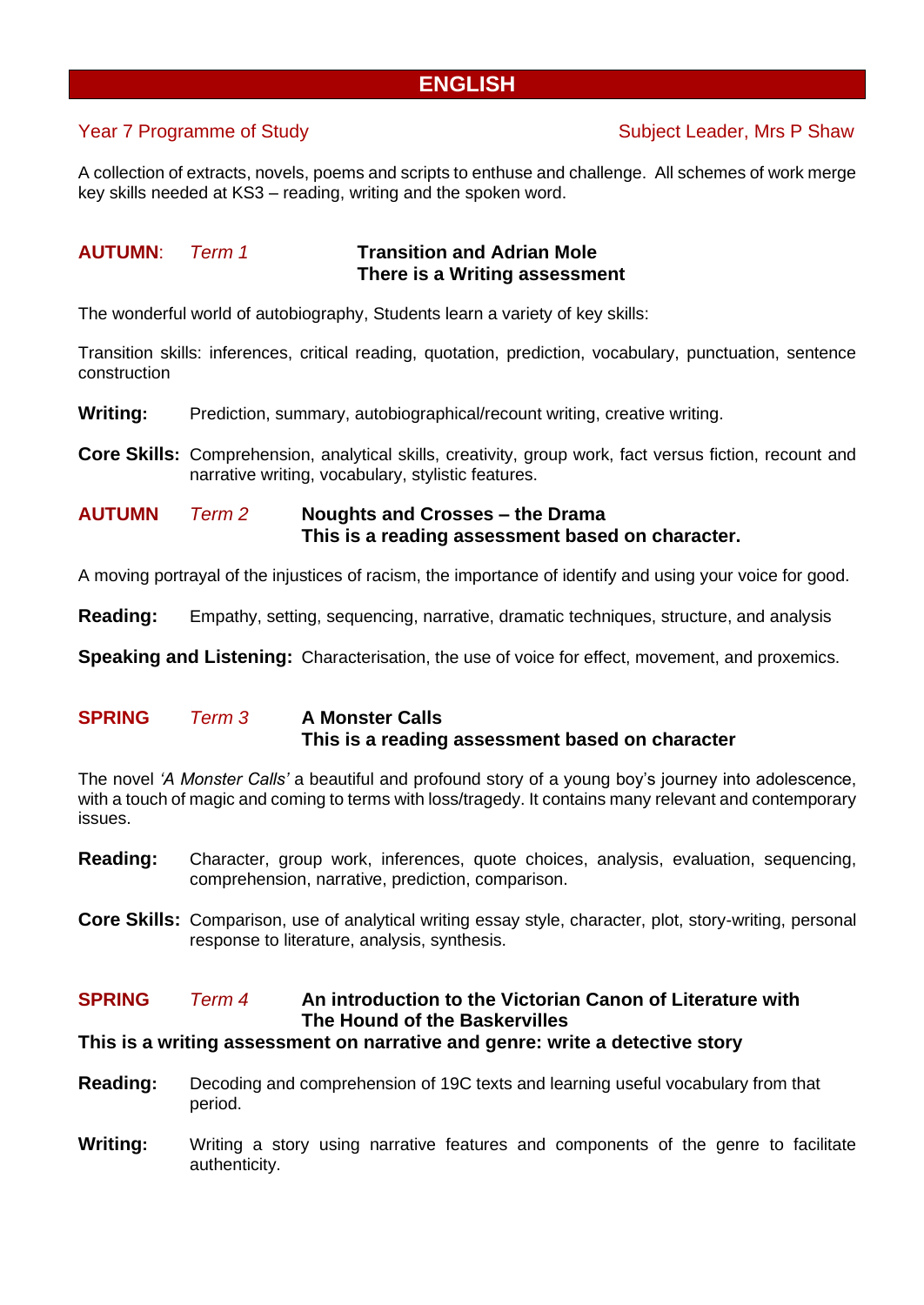# **Speaking and Listening:** Class discussion

**Core Skills:** Writing narratives (story telling).

# **SUMMER** *Term 5* **Travel Writing**

An exploration of Wyrd Sisters that will use higher level comedy preparing students for some aspects of Literature at KS4.

**Writing:** Students will learn how to use writing to imagine and explore as they recount real or imagined travel experiences within this world or others.

**Speaking and Listening:** Drama readings and performance

# **SUMMER** *Term 6* **British Poetry This is a writing assessment**

The creation of poetry (riddles, kennings and limericks) alongside the study of different eras and styles of poetry. This is a writing section but will include reading skills.

- **Reading:** Decoding and analysing the effect of poetic language, devices, structure, and the impact of context. Understanding the link between a variety of British culture and poetry including war poetry and BAME poetry.
- **Writing:** The creation of their own poetry, consideration how to manipulate form and meaning.
- **Core Skills:** Significance of context, language comprehension, creative writing, writing for effect, vocabulary, the significance of structure and the crafting of poetic devices.

# **Equipment:**

Pen, pencil, ruler, exercise book, colouring pencils/pens, glue stick, scissors and imagination!

# **Homework:**

One piece of written homework per week via EL Menu

# **Assessment Schedule:**

Baseline testing. Summative assessment of core skills. Formative assessment throughout units and summative at the end of each.

# **Recommended Reading:**

Michael Morpurgo, Malorie Blackman, and as above.

Regular sustained practice of reading skills essential, including websites and newspapers and/or magazines.

# **Extra Resources for Gifted and Talented:**

- [www.poetry.about.com](http://www.poetry.about.com/)
- www.homeworktips.about.com

- [www.homeworktips.about.com](http://www.homeworktips.about.com/)
- www.Shakespeare.about.com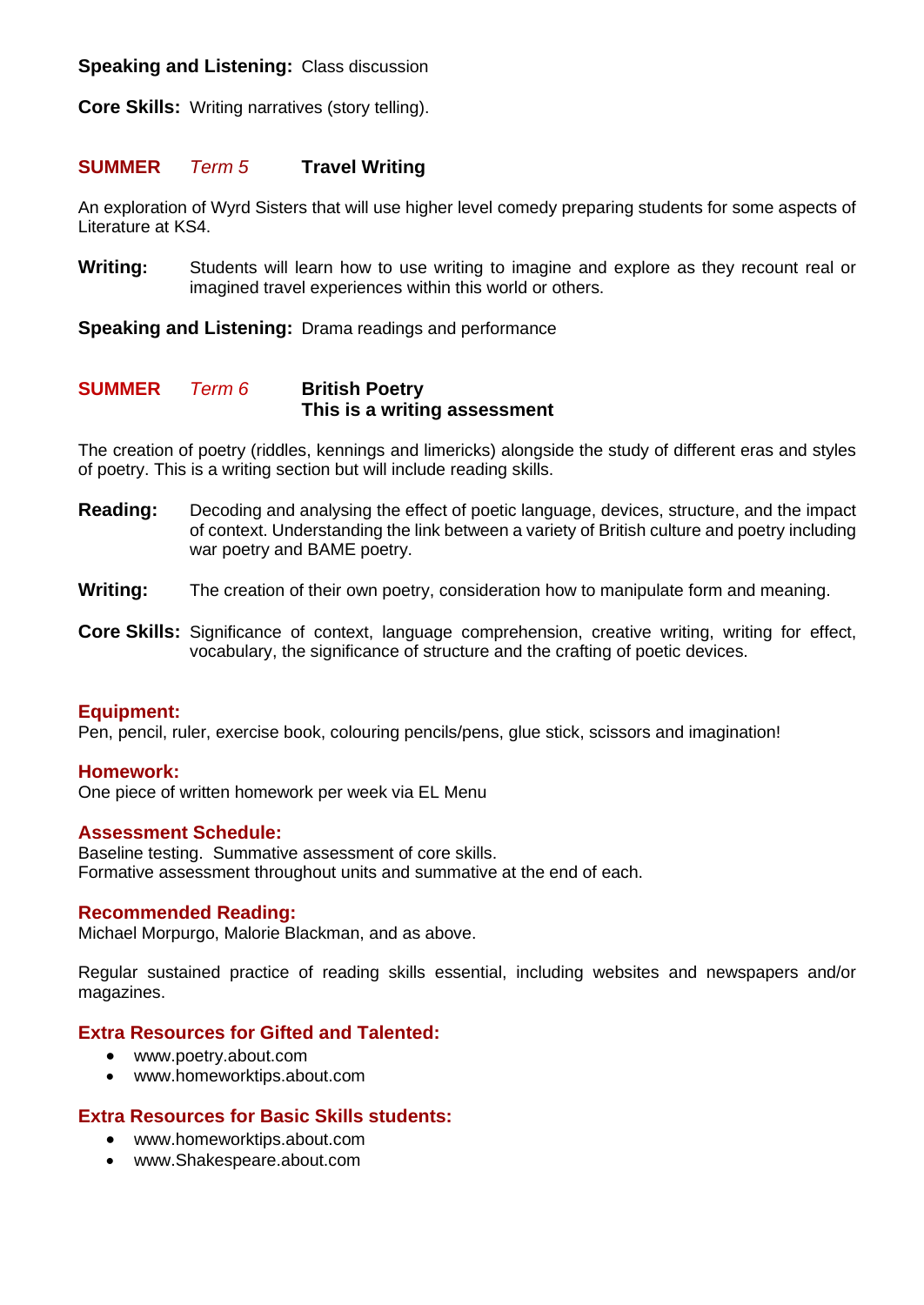# **MATHEMATICS**

# Year 7 Programme of Study Near 7 Programme of Study Subject Leader, Ms J Dobson

| <b>Number 1</b>                    | Place value and decimals                                       |  |  |  |
|------------------------------------|----------------------------------------------------------------|--|--|--|
| Whole numbers and decimals         | Multiplying and dividing by powers of 10                       |  |  |  |
|                                    | Mental and written methods of addition and subtraction         |  |  |  |
| <b>Geometry 1</b>                  | Length and units of measure                                    |  |  |  |
| Measures, perimeter and area       | Converting between metric units                                |  |  |  |
|                                    | Area and Perimeter of rectangles, triangles and parallelograms |  |  |  |
| Algebra 1                          | Algebraic symbols                                              |  |  |  |
| <b>Expressions and formulae</b>    | Working with expressions                                       |  |  |  |
|                                    | Using and writing formulae and expressions                     |  |  |  |
| Number 2                           | <b>Equivalent fractions</b>                                    |  |  |  |
| <b>Fractions, decimals and</b>     | Addition and subtraction of fractions                          |  |  |  |
| percentages                        | Decimals and fractions                                         |  |  |  |
|                                    | Fractions of a quantity                                        |  |  |  |
|                                    | Converting fractions, decimals and percentages                 |  |  |  |
|                                    | Calculating percentages of amounts                             |  |  |  |
| <b>Geometry 2</b>                  | Measuring and drawing angles                                   |  |  |  |
| Angles and 2D shapes               | Using angle facts                                              |  |  |  |
|                                    | Properties of triangles, quadrilaterals and polygons           |  |  |  |
| Algebra 2                          | Coordinates                                                    |  |  |  |
| <b>Graphs</b>                      | Tables of values                                               |  |  |  |
|                                    | Plotting straight line graphs                                  |  |  |  |
|                                    | Real life graphs                                               |  |  |  |
| <b>Number 3</b>                    | Rounding                                                       |  |  |  |
| Whole number calculations          | Ordering numbers                                               |  |  |  |
|                                    | Multiplication and division                                    |  |  |  |
|                                    | Using a calculator                                             |  |  |  |
| <b>Statistics 1</b>                | Bar, pie and line charts                                       |  |  |  |
| <b>Intro to Statistics</b>         | Averages                                                       |  |  |  |
|                                    | Collecting data                                                |  |  |  |
|                                    | Tally charts and frequency tables                              |  |  |  |
|                                    | <b>Comparing Data</b>                                          |  |  |  |
| <b>Geometry 3</b>                  | Reflection                                                     |  |  |  |
| <b>Transformations and</b>         | Rotation                                                       |  |  |  |
| <b>Symmetry</b>                    | <b>Translations</b>                                            |  |  |  |
|                                    | <b>Tessellations</b>                                           |  |  |  |
| Algebra 3                          | Multiplying and dividing terms                                 |  |  |  |
| <b>Equations</b>                   | <b>Balancing calculations</b>                                  |  |  |  |
|                                    | Solving simple equations                                       |  |  |  |
| Number 4                           | Factors and multiples                                          |  |  |  |
| <b>Factors and Multiples</b>       | Square numbers and square roots                                |  |  |  |
|                                    | Prime numbers                                                  |  |  |  |
|                                    | <b>HCF and LCM</b>                                             |  |  |  |
| <b>Geometry 4</b>                  | Constructing triangles                                         |  |  |  |
| <b>Constructions and 3D shapes</b> | Scale drawings                                                 |  |  |  |
|                                    | Properties of 3D shapes                                        |  |  |  |
|                                    | Isometric drawings                                             |  |  |  |
|                                    | <b>Nets</b>                                                    |  |  |  |
|                                    | Volume                                                         |  |  |  |
| Algebra 4                          | Sequences                                                      |  |  |  |
| <b>Sequences</b>                   | Sequence rules                                                 |  |  |  |
|                                    | Term-to-term rules                                             |  |  |  |
|                                    | Position in a sequence                                         |  |  |  |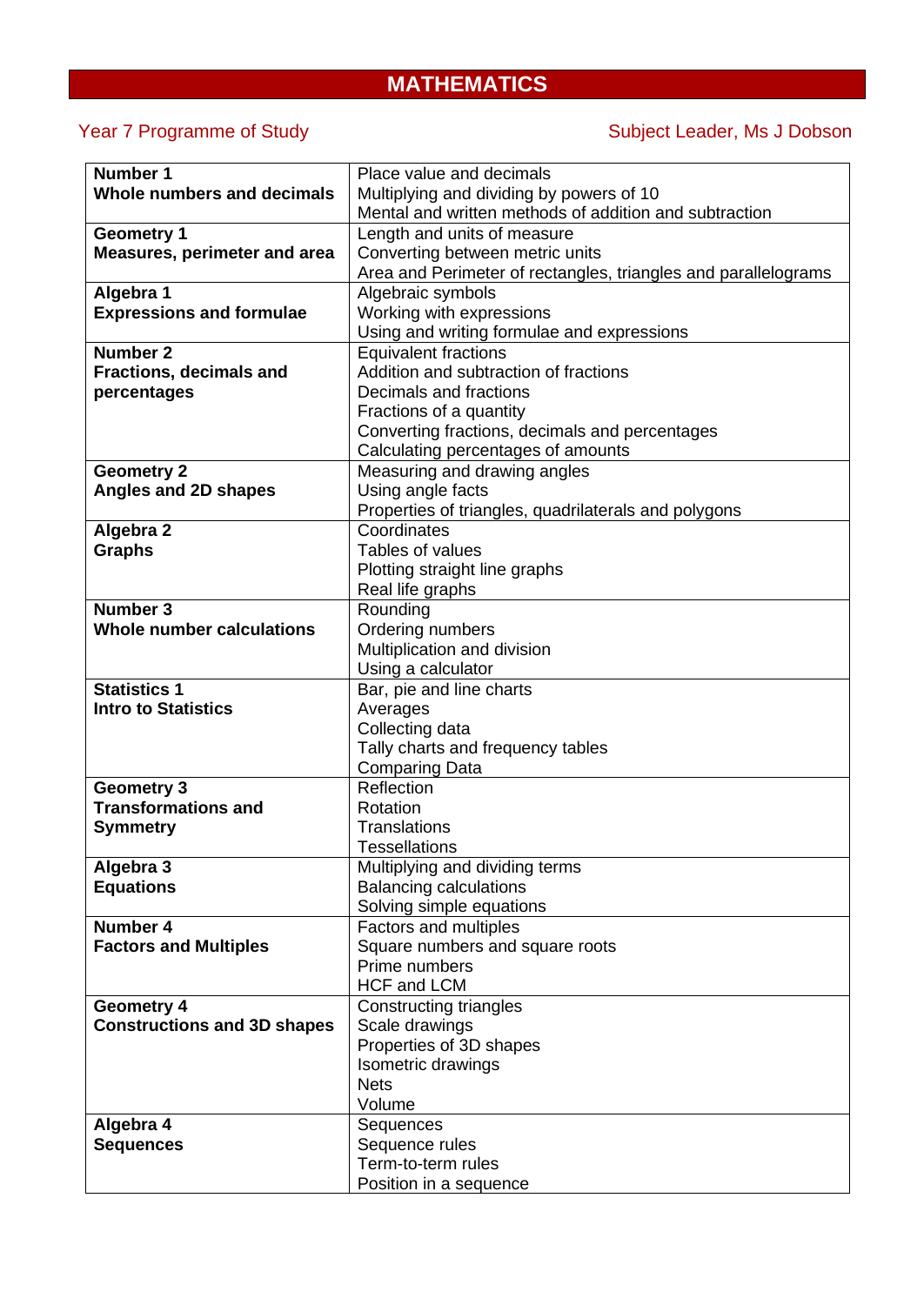| Number 5                    | Multiplying and dividing decimals |  |  |
|-----------------------------|-----------------------------------|--|--|
| <b>Decimal Calculations</b> | Interpreting a calculator display |  |  |
| Ratio 1                     | Proportion                        |  |  |
| <b>Ratio and Proportion</b> | Direct proportion                 |  |  |
|                             | Ratio                             |  |  |
|                             | Ratio and proportion problems     |  |  |
| <b>Statistics 2</b>         | Probability scale                 |  |  |
| Probability                 | Theoretical probability           |  |  |
|                             | Experimental probability          |  |  |
|                             | <b>Sets</b>                       |  |  |

# **Equipment:**

Pen, pencil, ruler, eraser, pencil sharpener, protractor, pair of compasses and scientific calculator.

# **Homework:**

Two homework's per week

# **Assessment Schedule:**

At the end of each topic

# **Recommended Reading/Useful Websites:**

- www.mymaths.co.uk
- www.bbc.co.uk/schools

# **Extra Resources for Gifted and Talented:**

- www.nrich.maths.org/forstudents
- MyMaths for KS3 Book 1C
- [http://www.10ticks.co.uk](http://www.10ticks.co.uk/)

- MyMaths for KS3 Book 1A
- [http://www.10ticks.co.uk](http://www.10ticks.co.uk/)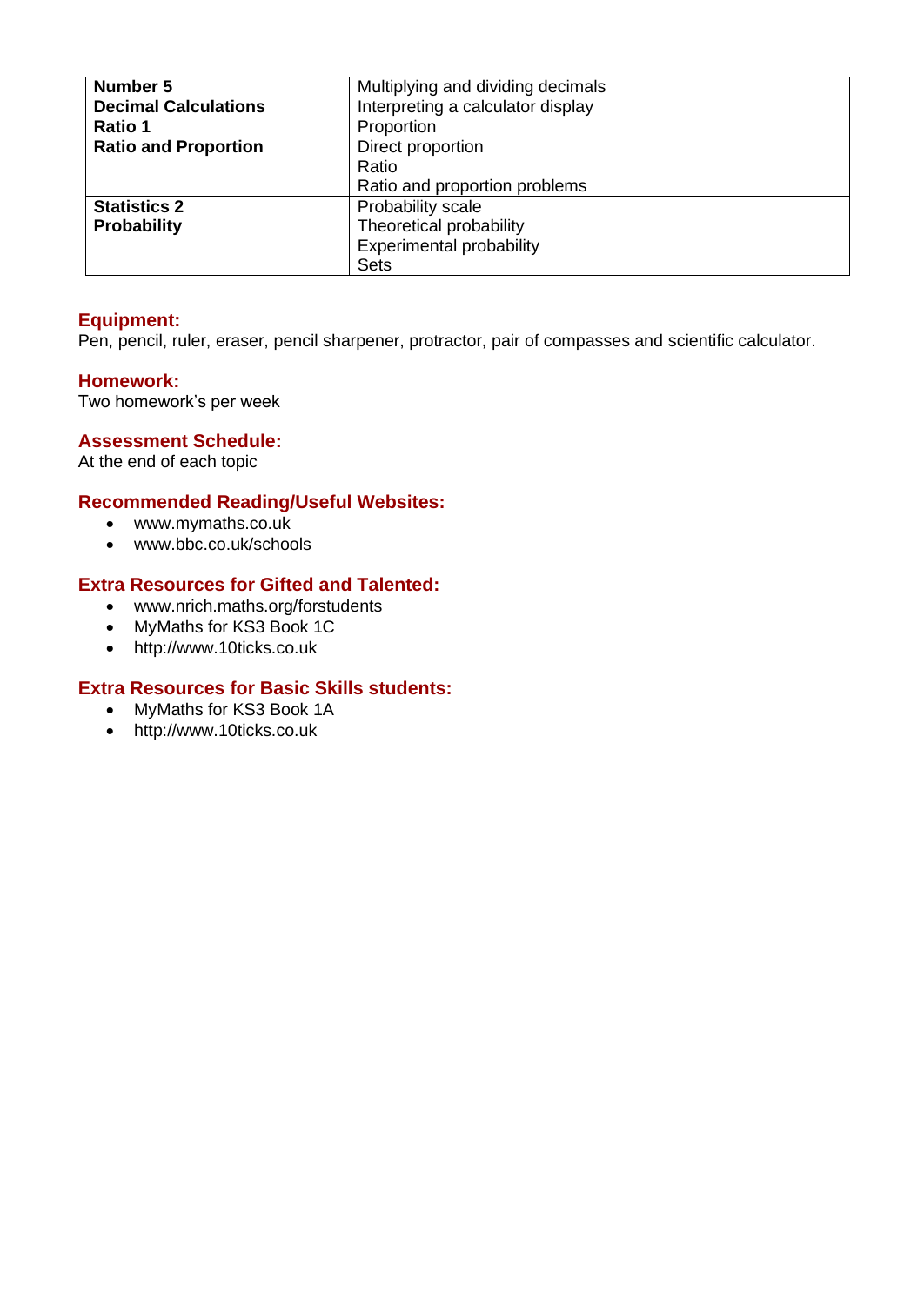# **SCIENCE**

| <b>Year 7 Programme of Study</b> |                   |                                                                                                                                       | Subject Leader, Mr J Hoyland |
|----------------------------------|-------------------|---------------------------------------------------------------------------------------------------------------------------------------|------------------------------|
| <b>AUTUMN:</b>                   | Term 1            | <b>Chemistry</b><br>Scientific skills<br>$\bullet$<br>Particles<br>$\bullet$<br>Separating mixtures<br>$\bullet$                      |                              |
|                                  | Term <sub>2</sub> | <b>Physics</b><br>Earth and solar system<br>$\bullet$<br>Forces<br>$\bullet$<br>Motion<br>٠                                           |                              |
| <b>SPRING:</b>                   | Term 3            | <b>Biology</b><br>Cells<br>$\bullet$<br>Respiration<br>٠<br>Body systems<br>$\bullet$                                                 |                              |
|                                  | Term 4            | <b>Chemistry</b><br><b>Acids and Alkalis</b><br>$\bullet$<br>Metals and reactions<br>$\bullet$<br>Structure of the earth<br>$\bullet$ |                              |
| <b>SUMMER:</b>                   | Term 5            | <b>Physics</b><br><b>Waves basics</b><br>$\bullet$<br>Sound<br>$\bullet$<br>Light<br>$\bullet$                                        |                              |
|                                  | Term 6            | <b>Biology</b><br>Human reproduction<br>$\bullet$<br>Puberty<br>$\bullet$<br>Plants and photosynthesis<br>$\bullet$                   |                              |
| <b>Equipment:</b>                |                   | Pen, pencil, ruler, protractor, calculator, eraser, pencil sharpener, glue                                                            |                              |
| <b>Homework:</b>                 |                   | Exam style questions and online quizzes based on content recently covered                                                             |                              |
| <b>Assessment Schedule:</b>      |                   | Termly assessment on content covered.                                                                                                 |                              |

# **Recommended Reading / Useful Websites:**

- BBC Bitesize
- KS3 Science revision guide

# **Extra Resources for Gifted and Talented:**

- Differentiated worksheets
- Extended practical tasks
- Open ended research opportunities

- Differentiated worksheets
- Support with practical's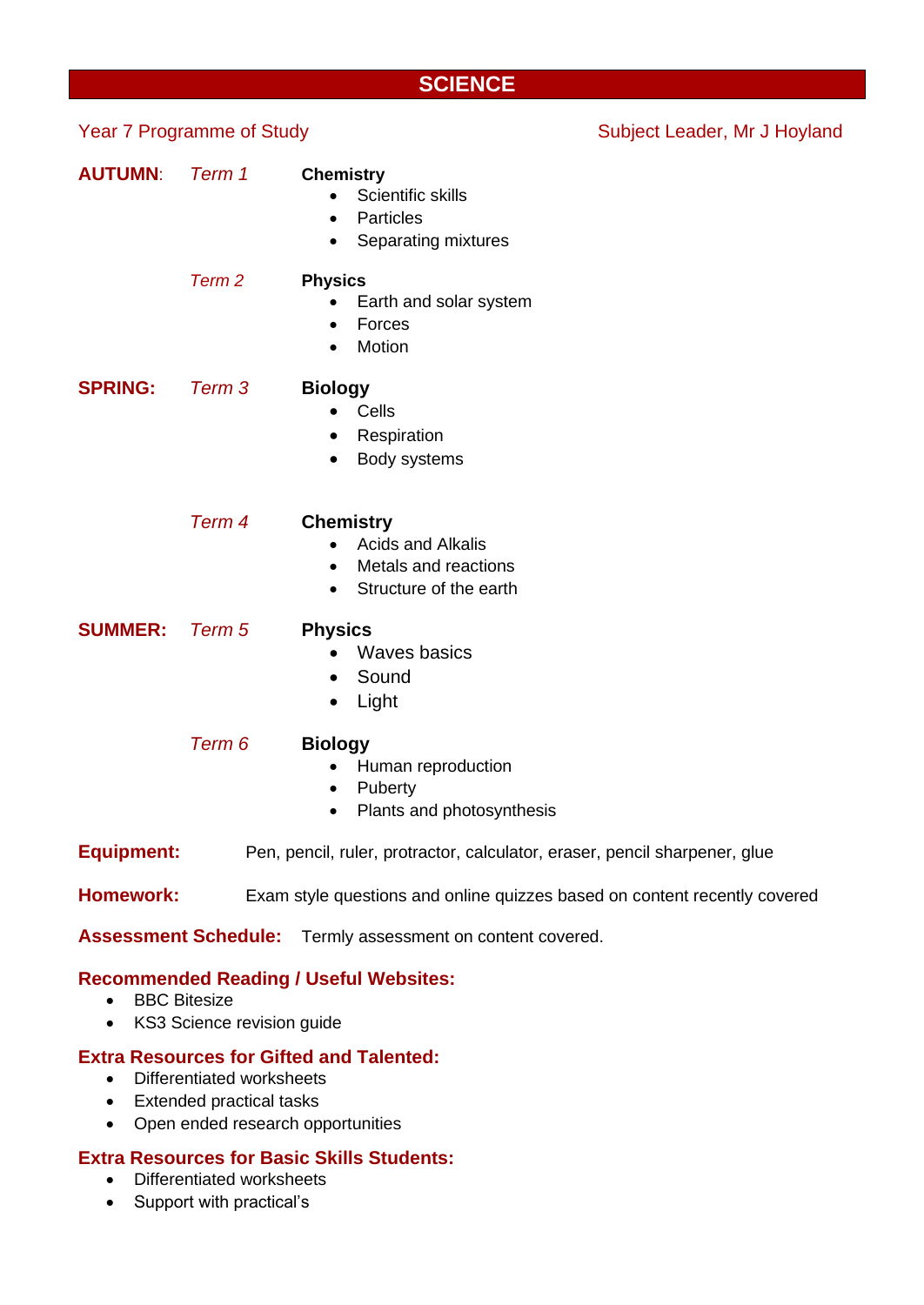# **AUTUMN** *Term 1 Term 2*

# **Core Skills Core Skills**

Creating tone with pencil and paint Using colour schemes

# **SPRING** *Term 3 Term 4*

# **Crazy Characters Spring Still Life**

# **Core Skills Core Skills**

Watercolour techniques **Drawing and painting from observation** Characterisation: emotion and storytelling Experimenting with oil and chalk pastels Colour theory Exploring line, shape and form 3D modelling and the contract of the Resist techniques

# **SUMMER** *Term 5 Term 6*

# **Core Skills Core Skills**

illusion of form processes Design development Researching contextual sources Understanding perspective

# Year 7 Programme of Study Near 7 Programme of Study Subject Leader, Miss J Greaves

# **Sketchbook Cover Design Illuminated Letter Relief Panel**

Design development and evaluation Experimenting with texture and pattern Exploring composition Mixing tints, shades and hues using paint Drawing from observation Experimenting with mixed media collage techniques

# **Interiors and Exteriors Independent Challenge Project**

Drawing forms and structures Experimenting with materials, techniques and Using tone and contour to create the Responding to thematic starting points

**Equipment:** 2B pencil, eraser, writing pen, colouring pencils, sharpener, sketchbook

# **Homework:**

Artist research (using internet), gathering resources for practical work, drawing from observation, and completing classwork.

# **Assessment Schedule:**

- Summative assessment at end of each project
- Regular verbal feedback throughout the project with formative written feedback at key points
- Students will peer and self-assess regularly and complete an end of project evaluation

# **Recommended Reading / Useful Websites:**

- [www.tate.org.uk/](http://www.tate.org.uk/)kids
- [www.jonburgerman.com](http://www.jonburgerman.com/)
- www.vangoghgallery.com

Google search engine for research into famous artists and topic specific images

# **Extra Resources for Gifted and Talented:**

- Art Club
- Extension activities within each project / opportunity to develop work in own direction
- Examples of high-level outcomes to provide challenge

# **ART**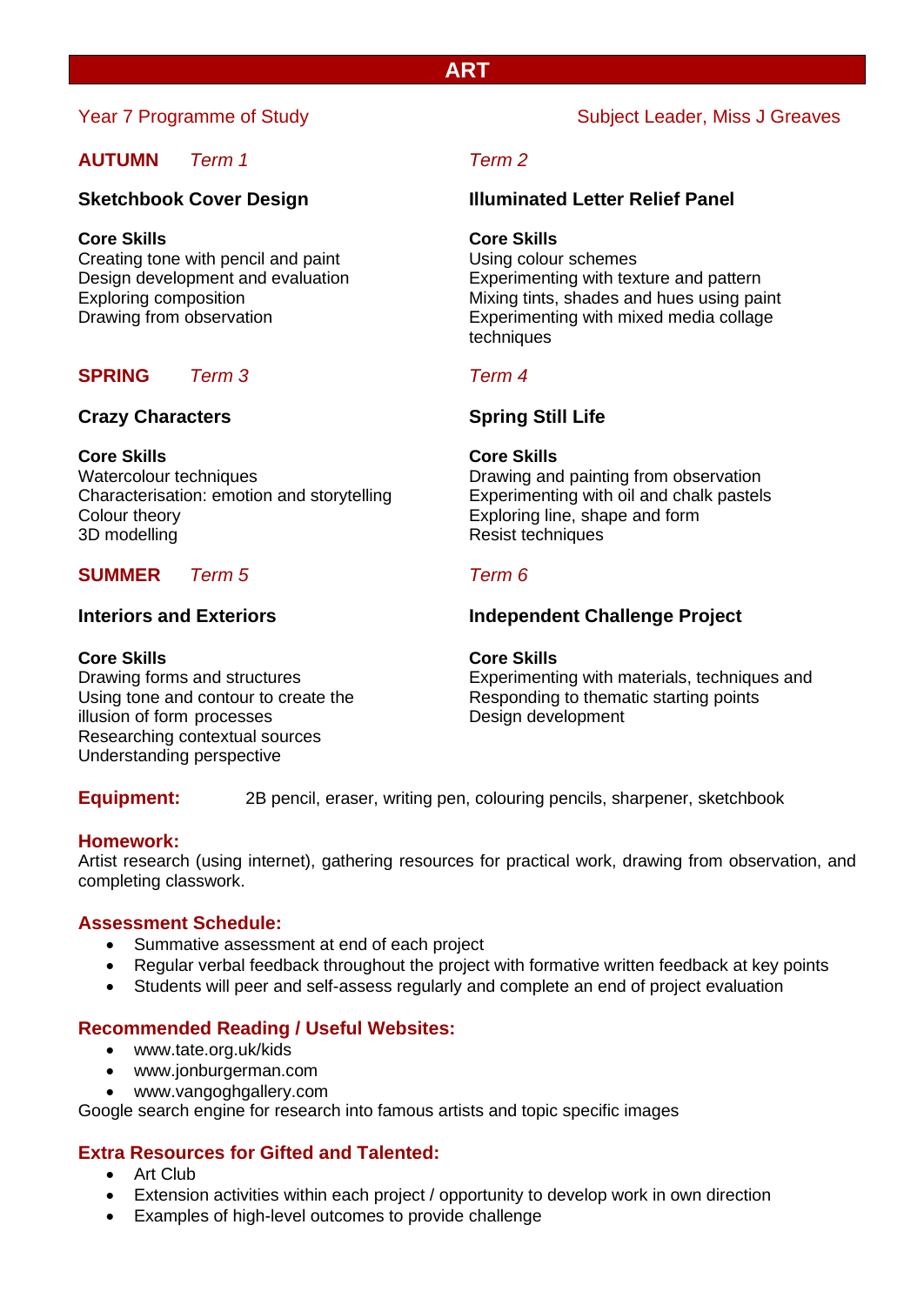- Paired/group work opportunities
- Basic skills worksheets
- Scaffolded activities and close teacher guidance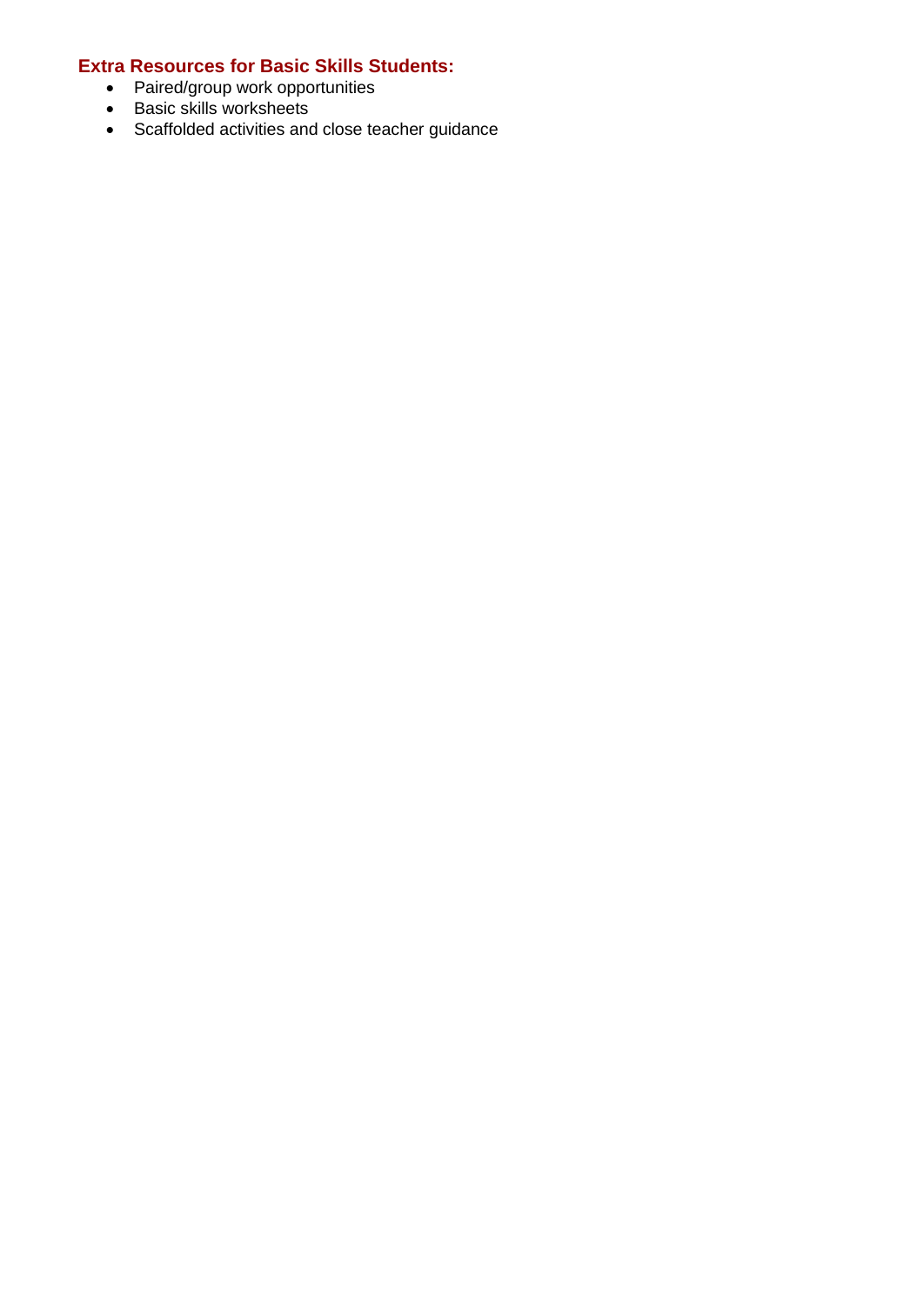# **COMPUTER SCIENCE**

# **Objectives:**

The Year 7 curriculum focuses on introducing students to computer science, its key principles, and the gives the opportunity to apply these to solve problems.

# **Content comprises an introduction to the following topics:**

| <b>AUTUMN:</b>              | Term 1: | E Safety, security and ethics                                                                                                                                 |
|-----------------------------|---------|---------------------------------------------------------------------------------------------------------------------------------------------------------------|
|                             | Term 2: | <b>Understanding Computers</b>                                                                                                                                |
| <b>SPRING:</b>              | Term 1: | An introduction to data representation                                                                                                                        |
|                             | Term 2: | <b>Programming Concepts using Scratch</b>                                                                                                                     |
| <b>SUMMER:</b>              | Term 1: | <b>Computational Thinking</b>                                                                                                                                 |
|                             | Term 2: | Algorithms and an introduction to Python                                                                                                                      |
| <b>Equipment:</b>           |         | Standard school equipment                                                                                                                                     |
| <b>Homework:</b>            |         | This will be set in line with the school homework timetable and will<br>comprise activities completed electronically as well as theory and<br>research tasks. |
| <b>Assessment Schedule:</b> |         | Students will be assessed once every half term usually online. Key<br>words will also be highlighted for each unit and tested once a half<br>term.            |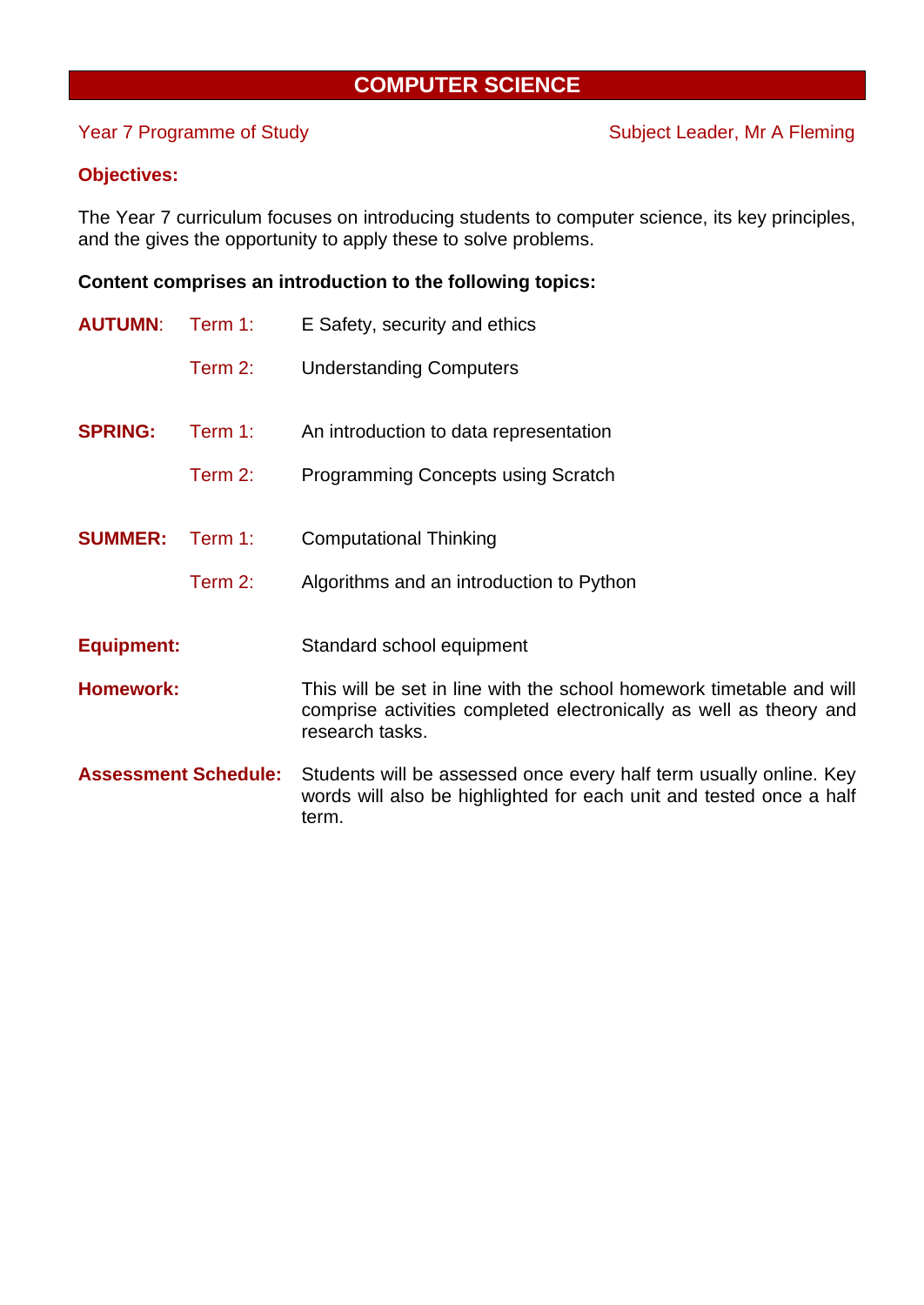# **DESIGN AND TECHNOLOGY**

# Year 7 Programme of Study Network Acting Subject Leader, Miss J Greaves

The Year 7 curriculum consists of the following focus areas and is aimed at providing students with an opportunity to consolidate their prior learning of Design and Technology and to deliver key skills.

# **Food and Nutrition:**

Students are introduced to the subject, focusing on hygiene, safety and the early skills of cookery. Students follow set recipes, providing them with a range of skills, helping them to expand their repertoire of cooking abilities.

Students will take part in a variety of practical lessons and will learn about healthy eating. Students will cook a variety of different items including the following:

- Fruit smoothie
- Cupcakes and Biscuits
- Fajitas
- Pasta salad

These projects will form the platform for them to progress into subsequent applications confidently and safely.

# **Product Design - Desk Tidy:**

Students will design and make a desk tidy from wooden materials. They will be introduced to the workshop and will learn measuring, marking out, cutting and assembly. Computer Aided Design (CAD) is introduced as a drawing tool to aid accuracy and repetition. Students will learn how to follow an iterative design process.

# **Product Design - Mini Torch Key Ring:**

This project introduces electronics and skills in designing and making with plastic. Students will apply their knowledge of design processes; use CAD and CAM to enhance quality and accuracy; and make links to industry practices. This project reinforces the skills learned in the previous project and encourages students to be more independent in their learning. The sides of the mini torch - as well as the components placed inside the foam insert - are machined using Computer Aided Manufacture (CAM).

# **Extra Resources – Extended Learning Booklet:**

The nature of tasks could be researching, generating design ideas, labelling and drawing of products at home. Students add to their learning in school through an extended learning booklet which includes:

- Health and safety
- Target Market research
- Identifying materials
- Analysing a product
- Understanding the design process
- Understanding specific design styles
- Students will also be able to view exemplar materials

# **Extra Resources for Basic Skills students and Gifted and Talented students:**

- Step by step guides to specific tasks
- **Templates**
- Display guides
- Freedom to be independent in the complexity of the work
- Use of 3D modelling and 3D printing
- Designing for a specific user or target
- Developing a range of other products based on concept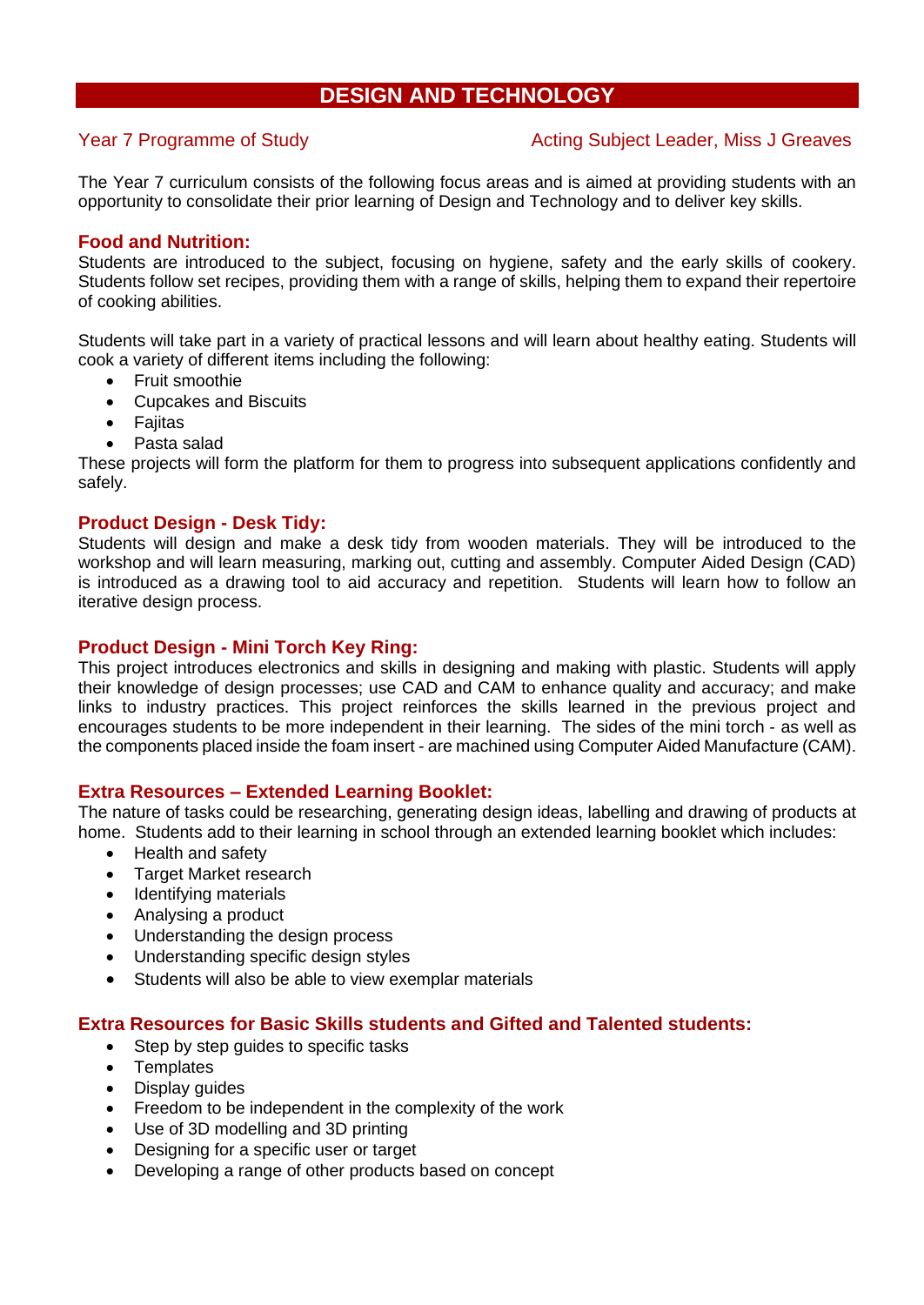# **What Equipment is needed:**

The following equipment is **essential** in helping pupils to achieve their potential and enhance the presentation of their work:

| HB lead pencil    | Pencil sharpener     |
|-------------------|----------------------|
| Black or blue pen | 30cm ruler           |
| Colouring pencils | Glue stick           |
| Eraser            | Small craft scissors |

The following equipment is recommended to pupils as it will assist in the enhancement of presentation and with further achievement:

Black fine liner Range of lead pencils 2B-4H An image book, any size for storing images and inspiration Compass

# **Why are Extended Tasks important?**

Learning is done at the pace of each individual student. Extension tasks allow for students working at an accelerated rate to further develop their skills and abilities in designing and making whether through a set task such as a tea light holder or a self-choice project. Look at YouTube / TV programmes, e.g. 'How it's made'

For Food and Nutrition, it is recommended that students watch any of the TV programmes such as "Master Chef" and "Bake Off". YouTube also has some excellent demonstrations of cooking techniques.

# **Assessment Schedule:**

The duration of the focus areas will be between 8 to 12 weeks (one double lesson or two single lessons per week). At the end of each rotation, students will be assessed on their current progress towards their KS4 target grade: 'Developing, Securing or Extending'.

# **Wider Reading and Useful Websites:**

Design and Technology is everywhere, so students are initially encouraged to look behind the reason why products are designed the way they are. Therefore, we encourage students to analyse a range of products. This can be a really useful tool when designing products when the inspiration is a little thin.

# **Visit these websites for ideas to support the learning and teaching of Design and Technology /Food and Nutrition:**

- https://www.jamesdysonfoundation.co.uk/
- https://www.stem.org.uk/home-learning/secondary-design-technology
- [www.technologystudent.com](http://www.technologystudent.com/)
- www.foodafactoflife.org.uk/index.aspx

# **Applications using smart phones and tablets:**

There are a number of excellent apps that can act as inspiration and support students in design research. Pinterest and Flipboard are good initial sources.

The internet has an abundance of information but narrowing down the search to find useful data can be a challenge. Use the following instructions and websites to support learning, and if you find any others, please e-mail the D+T / Food + Nutrition teachers via the school.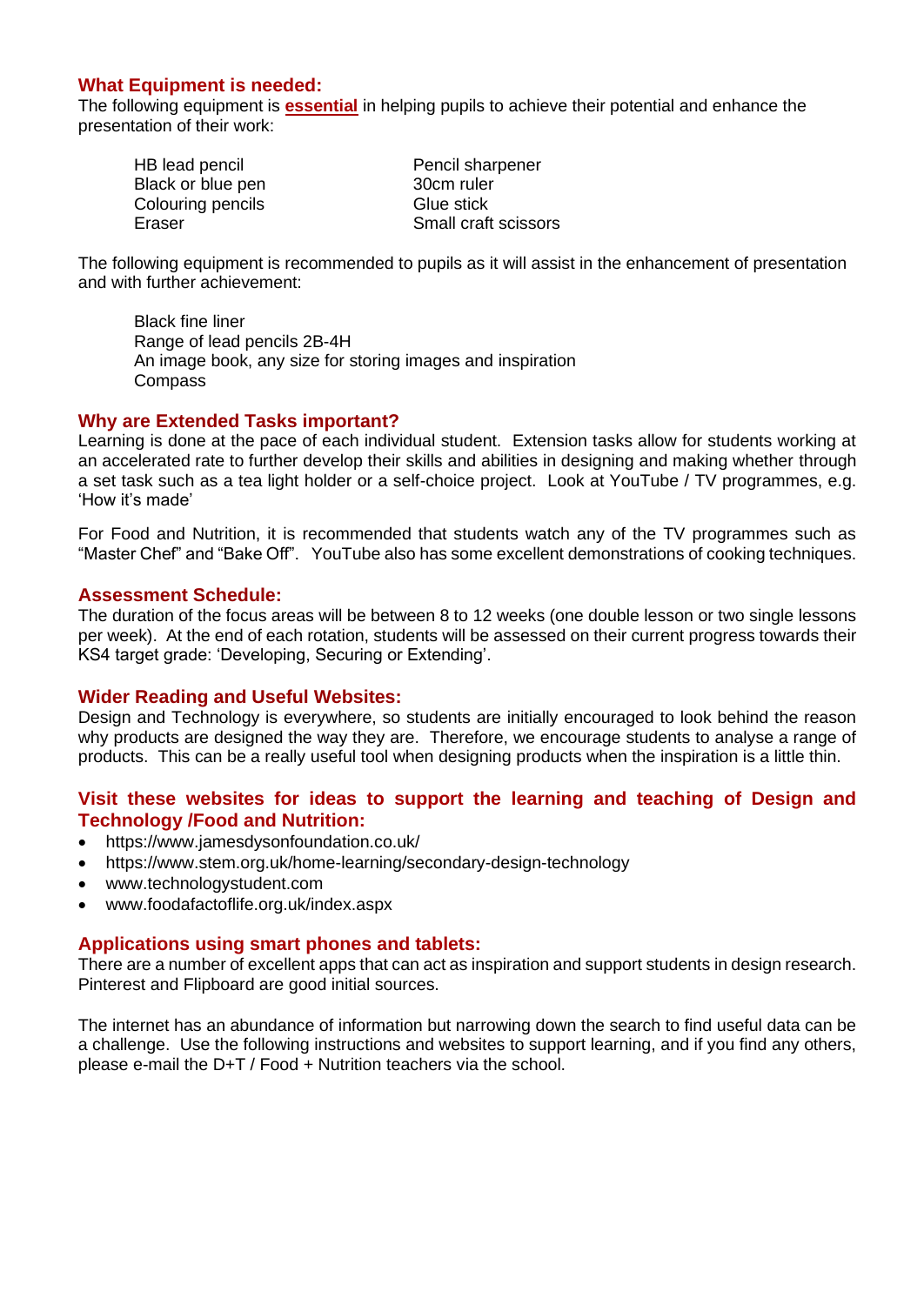# **Design Process:**

www.3d-i.org [www.designandtech.com](http://www.designandtech.com/) [www.bsonline.techindex.co.uk/](http://www.bsonline.techindex.co.uk/) [www.designinsite.dk/htmsider/home.htm](http://www.designinsite.dk/htmsider/home.htm) [www.dtonline.org/apps/menu/app?1&0](http://www.dtonline.org/apps/menu/app?1&0) [www.skyscrapers.com/english/index.html](http://www.skyscrapers.com/english/index.html) [www.environment-agency.gov.uk](http://www.environment-agency.gov.uk/)

**Design:**

**Product**  www.howstuffworks.com [www.3d-i.org](http://www.3d-i.org/) [www.designandtech.com](http://www.designandtech.com/) [www.bsonline.techindex.co.uk/](http://www.bsonline.techindex.co.uk/) [www.dtonline.org](http://www.dtonline.org/) [www.design-council.org.uk](http://www.design-council.org.uk/) [www.cadinschools.org/showcase/default.asp](http://www.cadinschools.org/showcase/default.asp) [www.robots.net](http://www.robots.net/) [www.plasticsresource.com](http://www.plasticsresource.com/)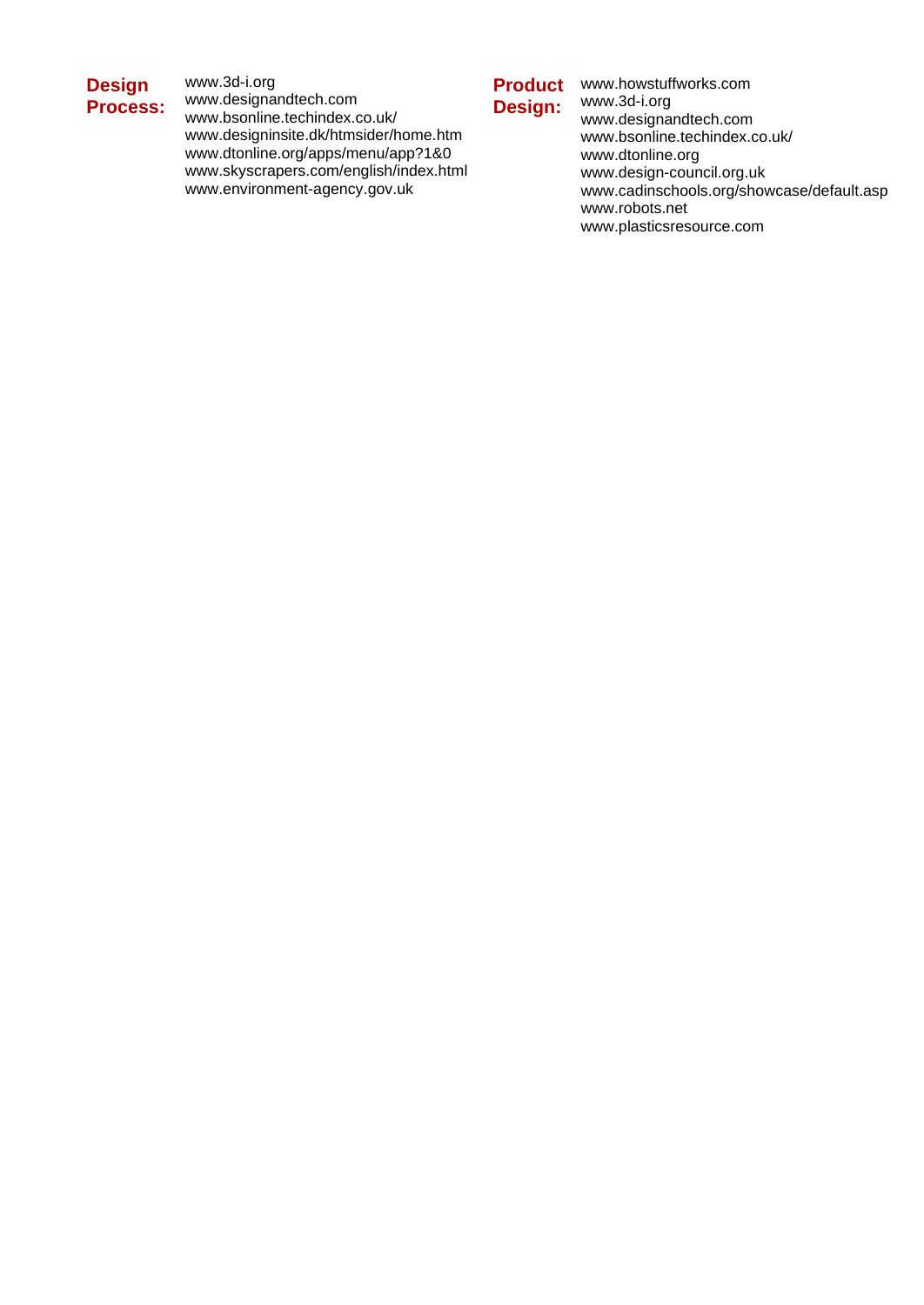# **DRAMA**

# **AUTUMN**: *Term 1 Term 2*

# **Introduction to drama Mime and Mirroring**

## **Core Skills: Core Skills:**

To explore the basic skills of drama within To develop body language skills to create different a framework. The characters of the characters of the characters To develop positive group dynamics

# **SPRING:** *Term 3 Term 4*

**Core Skills: Core Skills:** physicality and voice. physicality and voice. To know how Melodrama fits into the wider drama<br>theatre history To under

# Year 7 Programme of Study Subject Leader, Mrs S Thompson

To understand how Drama fits into the wider To understand the importance of using clear, accurate school community. The school community environment to communicate a specific environment

# **Melodrama Missing Person**

To learn the skills of creating a character through To be able to create drama on your own, writing and To create stock characters To know how Media plays an important role in making To understand what help is available to someone who is feeling vulnerable

# **SUMMER:** *Term 5 Term 6*

# **Core Skills: Core Skills:** To learn about Medieval Theatre Theatre To learn how to write and devise a script To be able to choose a suitable Bible story to To perform their script in small groups To know the purpose of a Morality play in techniques

teaching audience's lessons and raising awareness of important issues of the day

# **Medieval Theatre Imaginary Friend**

perform To be able to understand and apply a series of drama

| Equipment:                  | Pen / pencil and imagination             |  |  |
|-----------------------------|------------------------------------------|--|--|
| Homework:                   | Complete work not finished in class      |  |  |
| <b>Assessment Schedule:</b> | Formative assessment at end of each term |  |  |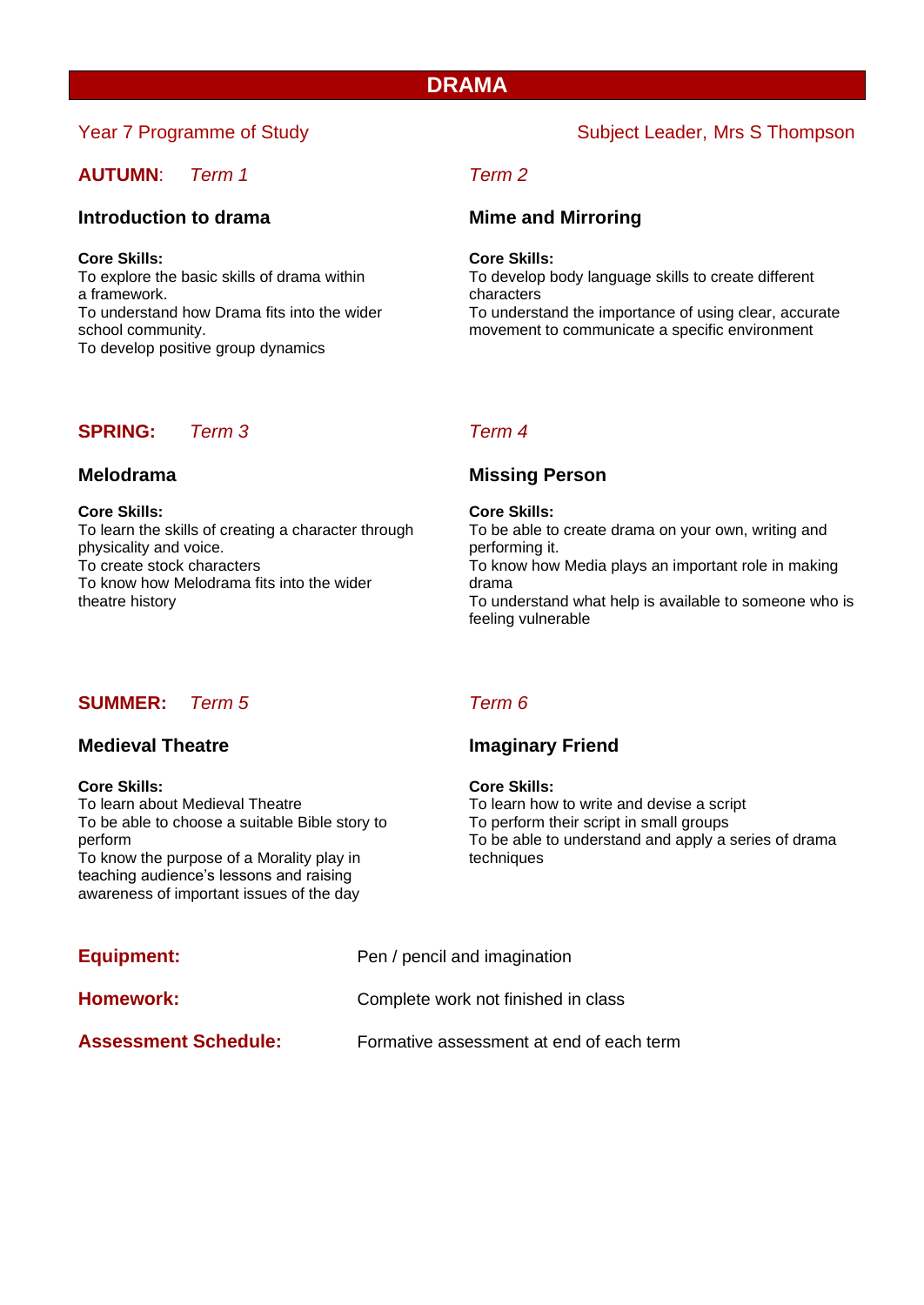# **FRENCH**

# **AUTUMN**: *Term 1 and 2*

- Greetings
- The alphabet
- Number 1-30
- Days of the week and months

# **Core Skills:**

Basic rules of pronunciation Asking and answering simple questions

# **SPRING:** *Term 3 and 4*

- Classroom objects
- Colours
- Opinion
- Cultural knowledge: a typical French school

# **Core Skills:**

Memorising vocabulary Applying grammar: using adjectives correctly Expressing opinion Developing writing skills

# **SUMMER:** *Term 5*

- The weather
- Sport
- Cultural knowledge: sport in francophone countries

# **Core Skills:**

Using regular *-er* verbs in the present tense, with 'I' and 'we' Working with a partner, asking and answering questions about the weather and sport Recognising key vocabulary in listening tasks

# *Term 6*

- Animals
- Describing your family
- Cultural knowledge: Bastille Day

# **Core Skills:**

Forming the plural of nouns when talking about animals Using different forms of the word 'my' when taught about family members Developing independent reading skills and improving speaking skills.

# **Equipment:**

Textbook Dynamo 1, Dynamo workbook, exercise book A French-English/English-French dictionary is essential

# **Homework:**

As per homework timetable Frequent learning of vocabulary / phrases.

# Year 7 Programme of Study Network Subject Leader, Mrs E Hargreaves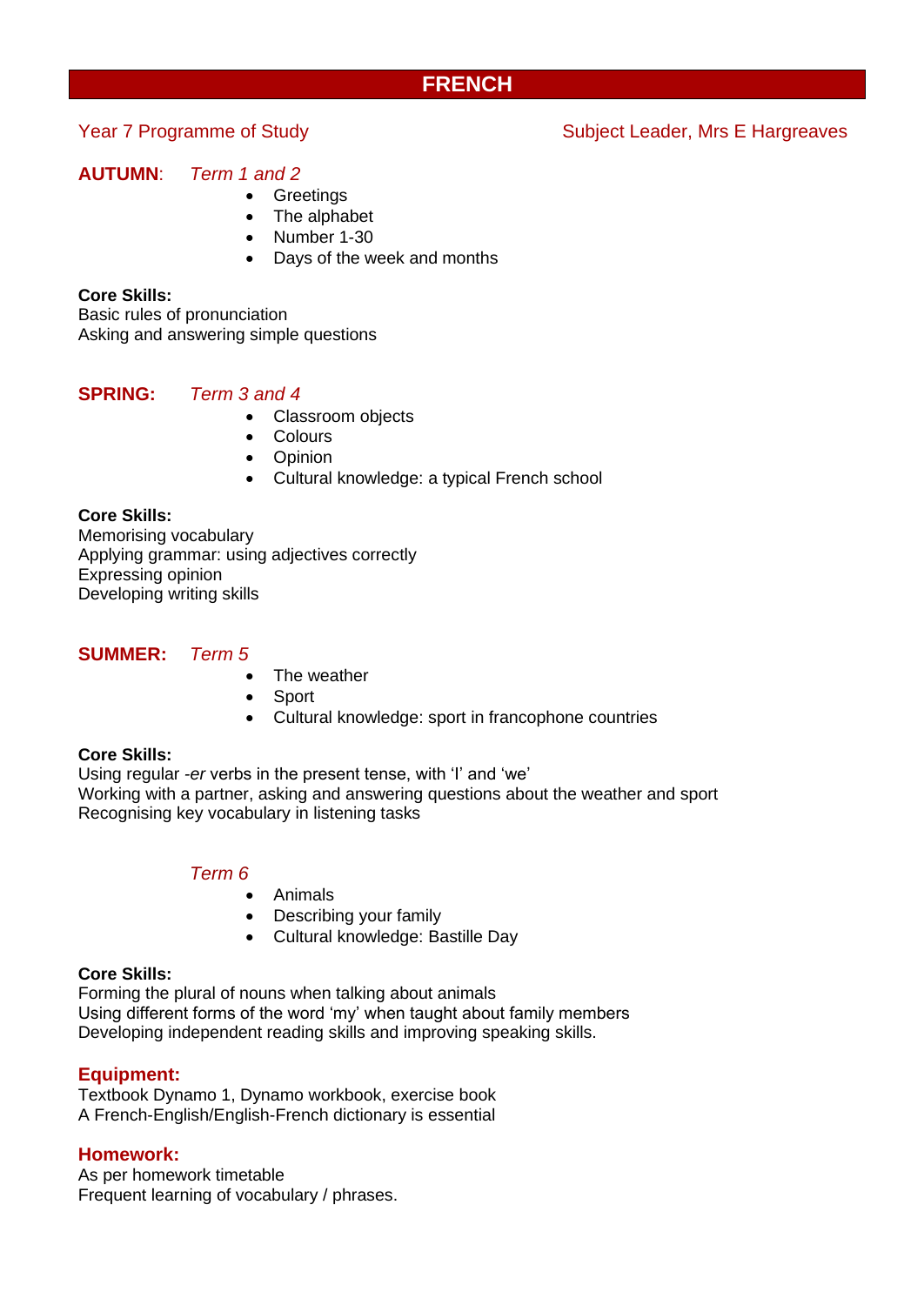# **Assessment Schedule:**

End of unit assessments and regular vocabulary tests

# **Recommended Reading / Useful Websites:**

- www.languagenut.com Each student will be given login details to access this online platform.
- https://www.zut.org.uk
- KS3 French BBC Bitesize

# **Extra Resources for Gifted and Talented:**

- Extension tasks
- Group work
- A focus on building thinking skills so pupils can modify and use learning for their own needs
- Projects with partner school in France: Le Collège François Mitterrand
- Projects about French culture

- Appropriately differentiated tasks
- Focus on core vocabulary
- The use of writing frames
- Learning support in class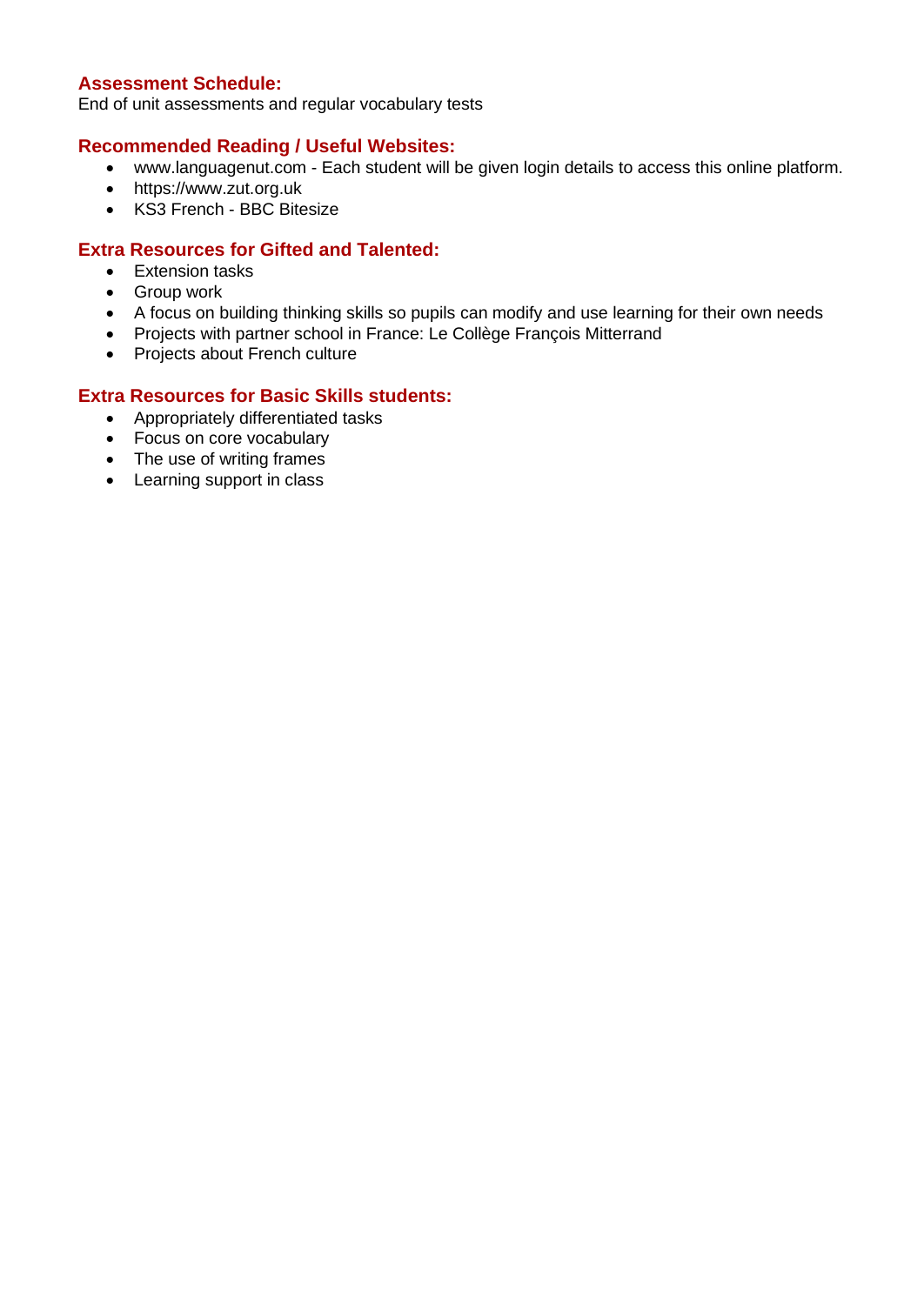# **SPANISH**

# *AUTUMN: Term 1 and 2*

- Introducing yourself
- **Personality**
- Age, brothers and sisters
- **Birthdays**
- Numbers and alphabet
- Pets

# **Core Skills:**

- Getting used to Spanish pronunciation
- Introducing yourself
- Making sentences negative
- Making adjectives agree with nouns
- Writing a text for a time capsule

# *SPRING: Term 3 and 4*

- Hobbies
- Opinion
- The weather
- Sports
- Cultural knowledge: Learning about Christmas in Spain and the Day of the Three Kings

# **Core Skills:**

- Using present tense of regular *-ar* verbs
- Using 'cuando', *hacer* (to do) and *jugar* (to play) in written work
- Reading about someone's favourite things
- Understanding more challenging texts
- Taking part in a longer conversation
- Using question words

# *SUMMER: Term 5 and 6*

- School subjects
- Opinion
- Describing your school
- Talking about break time
- Cultural knowledge: Schools in Guatemala

# **Core Skills:**

- Understanding details about schools
- Using prediction as a listening strategy
- Using the correct form of 'a' 'some' and 'the'
- Using -er and -ir verbs
- Writing a longer text to present school
- Checking written work is accurate

# Year 7 Programme of Study Network Subject Leader, Mrs E Hargreaves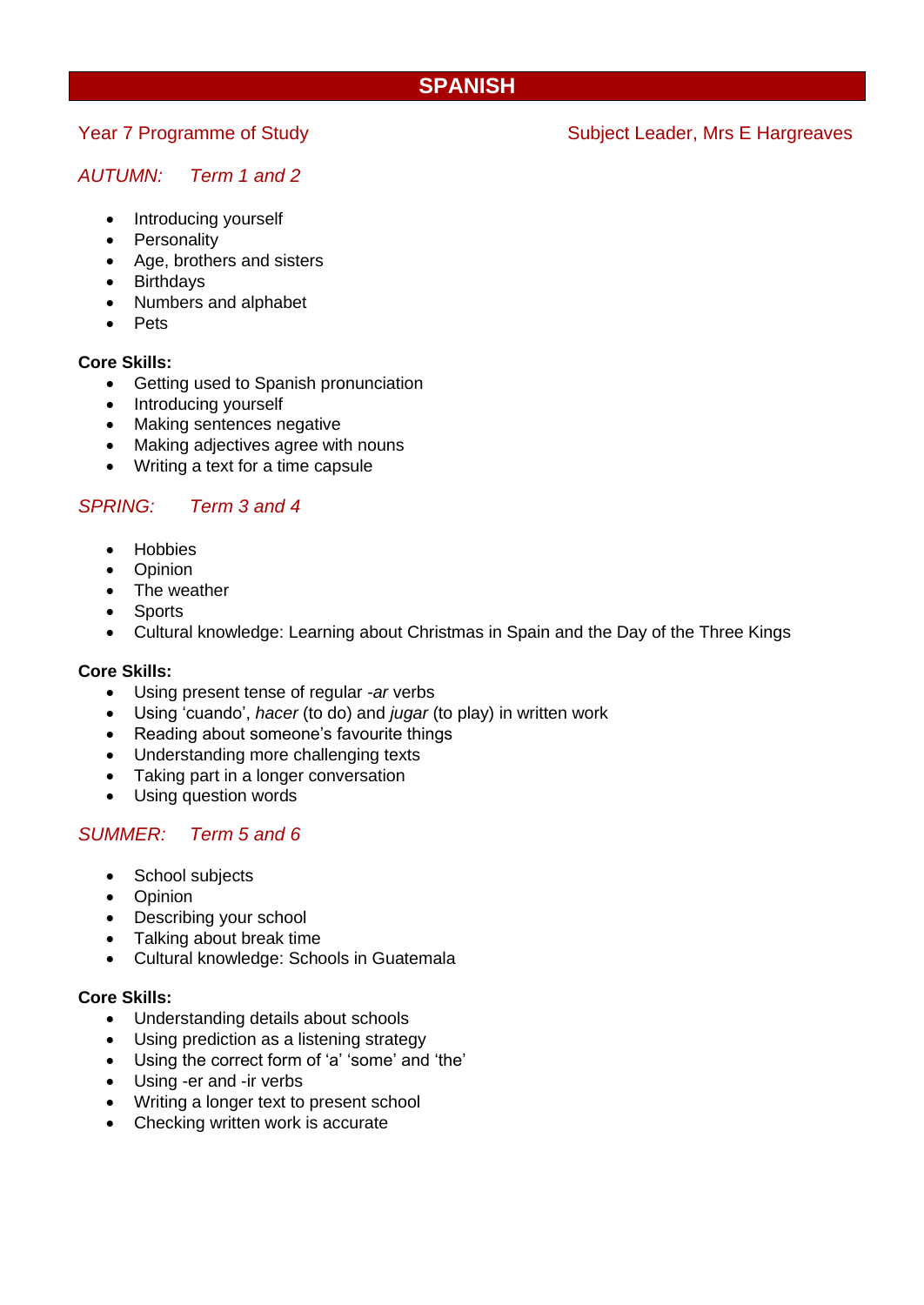# **Equipment:**

- Textbook Viva 1, exercise book
- A Spanish-English/English-Spanish dictionary is essential

# **Homework:**

- As per homework timetable
- Frequent learning of vocabulary / phrases.

# **Assessment Schedule:**

End of unit assessments and regular vocabulary tests

# **Recommended Reading / Useful Websites:**

- [KS3 Spanish -](https://www.bbc.co.uk/bitesize/subjects/zfckjxs) BBC Bitesize
- BLOG [MORGAN MFL](https://www.morganmfl.com/blog/y7-spanish-revision)

# **Extra Resources for Gifted and Talented:**

- Extension tasks
- Group work
- A focus on building thinking skills so pupils can modify and use learning for their own needs
- Projects about Spanish culture

- Appropriately differentiated tasks
- Focus on core vocabulary
- The use of writing frames
- Learning support in class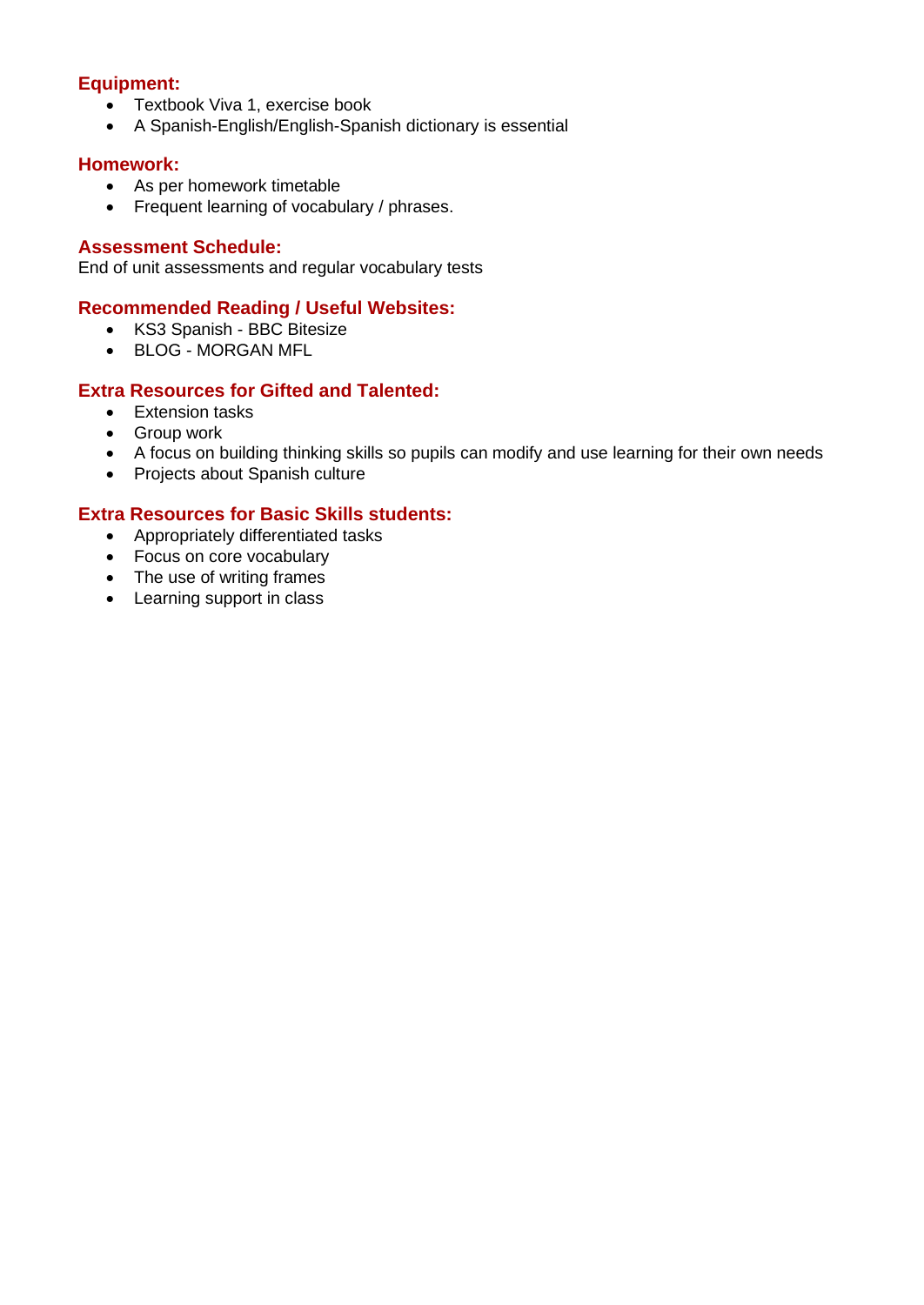# **GEOGRAPHY**

# Year 7 Programme of Study Subject Leader, Miss J Carey

# **AUTUMN**: *Term 1*

# **Introduction to the UK**

- Four and six figure grid references
- Compass points and direction
- Photograph interpretation
- Contour lines
- **Core Skills:** Map interpretation skills as above Literacy – descriptive and explanatory writing ICT – use of software to add understand of maps

# *Term 2*

# **Our Physical World**

- Earthquake hazards
- Volcanic hazards
- Introduction to Plate Tectonics
- Tsunami and their impacts
- **Core Skills:** Map skills Maps / atlas work Internet research

# **SPRING:** *Term 3*

# **Brazil**

- Location
- Physical landscape
- Rural to urban migration
- Challenges for urban poor
- Amazon rainforest
- Deforestation

# **Core Skills:** Space

Place Human and physical processes Data interpretation Map skills

# *Term 4*

## **Globalisation and development**

- What is development?
- Barriers to development
- Does money equal happiness
- Gender inequality
- What is Globalisation?
- Fashion, globalisation and development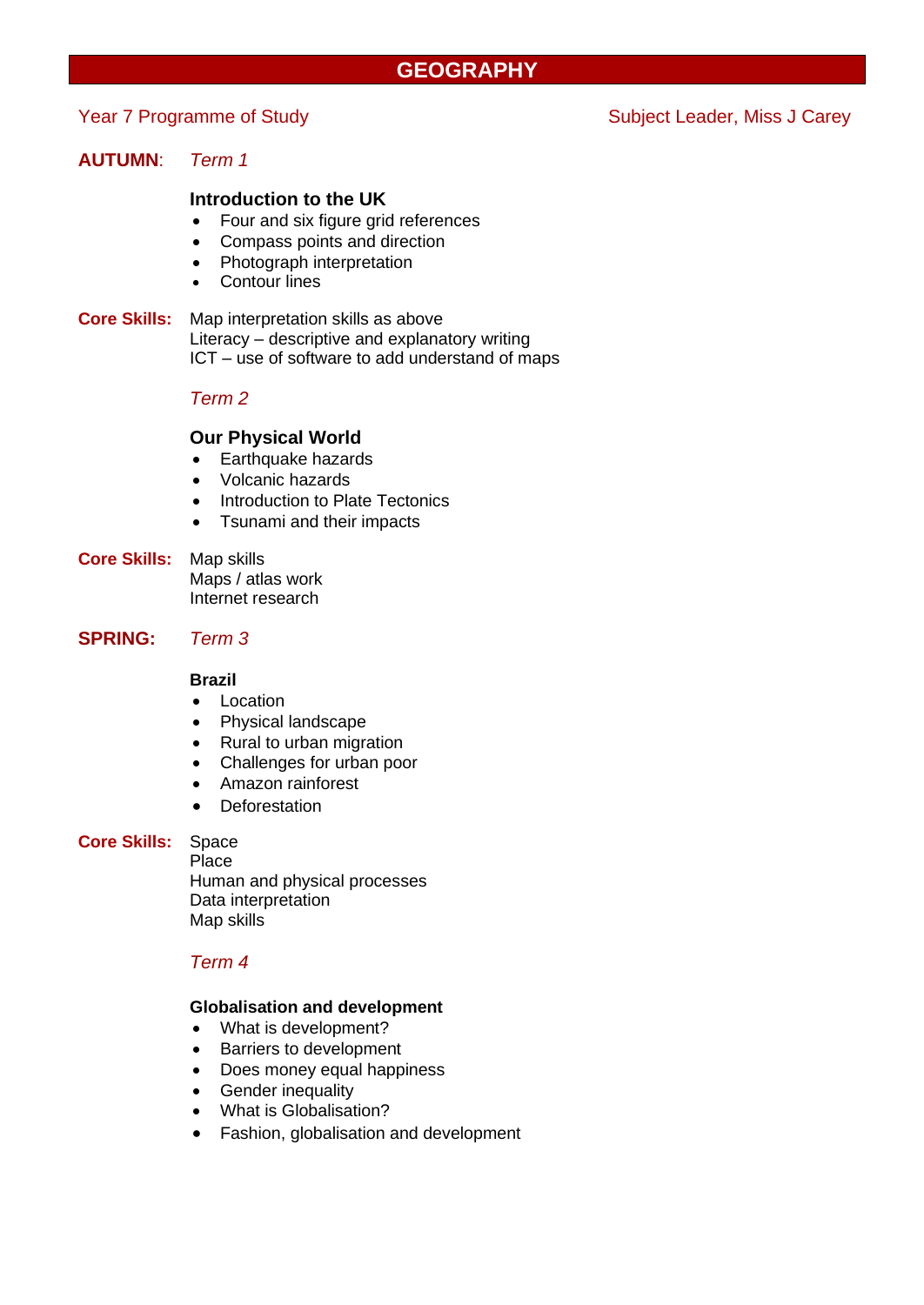**Core Skills:** Space Place Human and physical processes Data interpretation Map skills

**SUMMER**: *Term 5*

# **Coasts**

- Coastal erosion causes
- Examples of erosion in the UK
- Managing coastal erosion engineering
- Changing coastlines
- **Core Skills:** Map work Annotated diagrams Photo interpretation

# *Term 6*

# **Weather and Climate**

- Weather maps and forecasting
- Factors affecting climate of UK
- World climatic zones
- Causes of rain
- **Core Skills:** Map work skills Scale

Independent research **Graphicacy** 

# **Equipment:**

Standard – pen, pencil, rule and colouring pencils. It would also be useful to have access to an atlas at home.

# **Homework:**

Set weekly – such tasks as descriptive writing, letter writing, research, word processing, production of brochures, active reading strategies, learning spellings of key words.

# **Assessment Schedule:**

Modular, mid unit and end of unit assessment, with opportunities for peer / self-assessment

# **Fieldwork:**

A field trip to the coast in the summer term

# **Useful Websites:**

- KS3 Geography BBC Bitesize www.bbc.co.uk/bitesize
	-
- Education quizzes www.educationquizzes.com

# **Extra Resources for Gifted and Talented:**

Gifted and talented pupils are:

- Encouraged to read more widely around the topic being covered
- Encouraged to attend Geography Club
- Provided with specialised tasks in lessons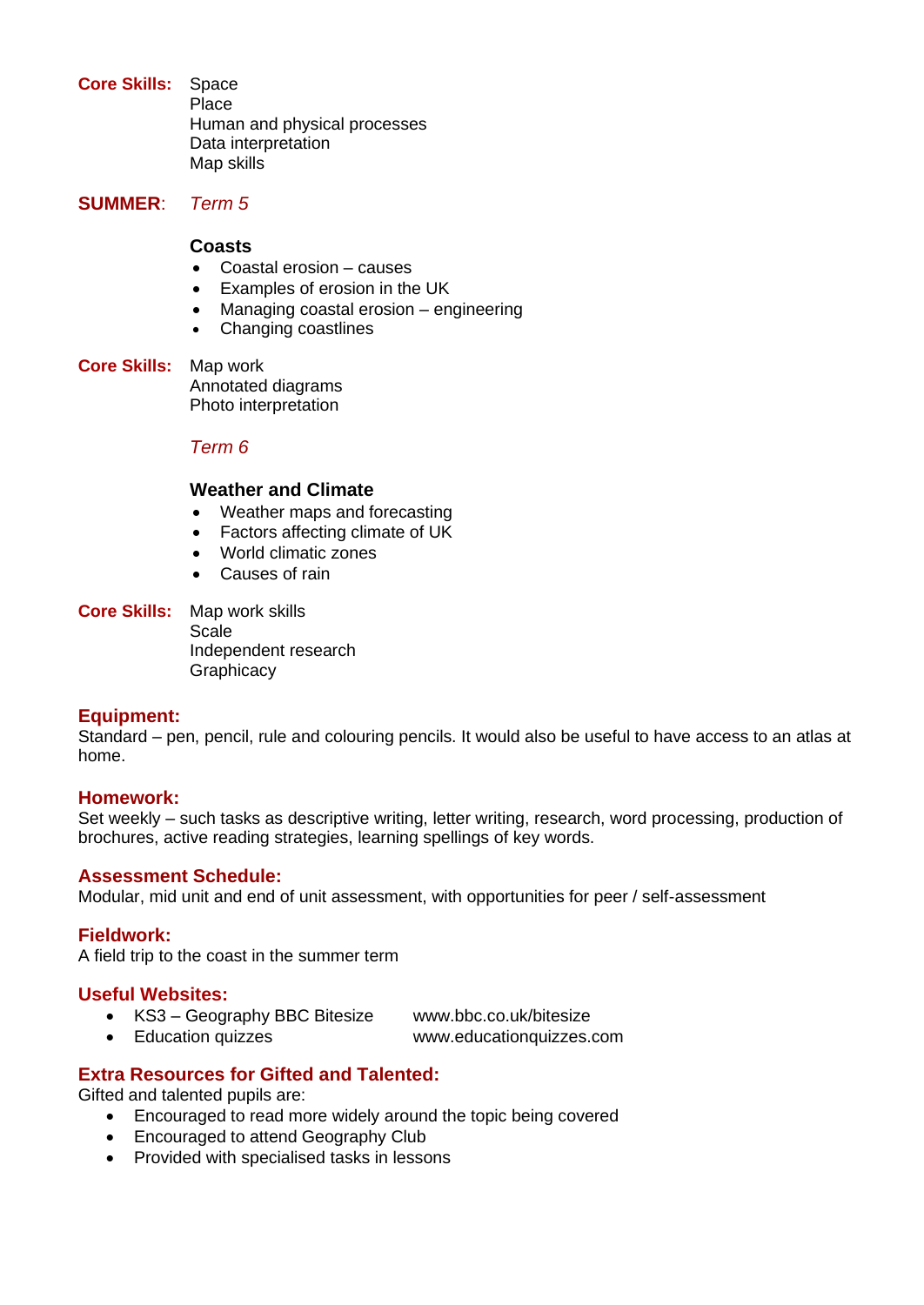# **HISTORY**

# **AUTUMN**: *Term 1 Term 2*

**The Norman Conquest . Religion and Medieval England**

# **Core Skills: Core Skills:**

Causation

# **SPRING:** *Term 3 Term 4*

**Core Skills: Core Skills:** Using evidence Interpretations Change Change Causations

# **SUMMER:** *Term 5 Term 6*

**The Black Death Migration** 

**Core Skills: Core Skills:** Using Evidence Chronology

Change **Interpretations** 

In addition, we will be also studying the following topics:

Black History Week in October and The Holocaust in January

| <b>Equipment:</b>           |                                                              | Fully equipped pencil case. Exercise book                                                                                  |  |  |
|-----------------------------|--------------------------------------------------------------|----------------------------------------------------------------------------------------------------------------------------|--|--|
| <b>Homework:</b>            |                                                              | Research and enquiry.<br>Communication of understanding: literacy skills<br>Information recording. Using ICT. Model making |  |  |
| <b>Assessment Schedule:</b> | Assessment 1<br>Assessment 2<br>Assessment 3<br>Assessment 4 | <b>Introductory Skills</b><br>Writing historically<br>Model making<br><b>Black Death</b>                                   |  |  |

# **Recommended Reading / Useful Websites:**

- Relevant *"Horrible Histories" – Terry Deary*
- BBC website: <http://www.bbc.co.uk/history/forkids/>
- Reading Museum, especially the Bayeux Tapestry copy and its website http://www.bayeuxtapestry.org.uk

# Year 7 Programme of Study Network Subject Leader, Mr M Hryniewicz

What was England like before 1066? Why was the Church so important in people's

lives?

Chronology Using evidence Using evidence **Analytical narrative** Analytical narrative

**The Crusades The Problems of Medieval Monarchs** Why was Jerusalem worth dying for? What happened to England's medieval monarchs?

Was 1348 the end of the world? Who were the first English People?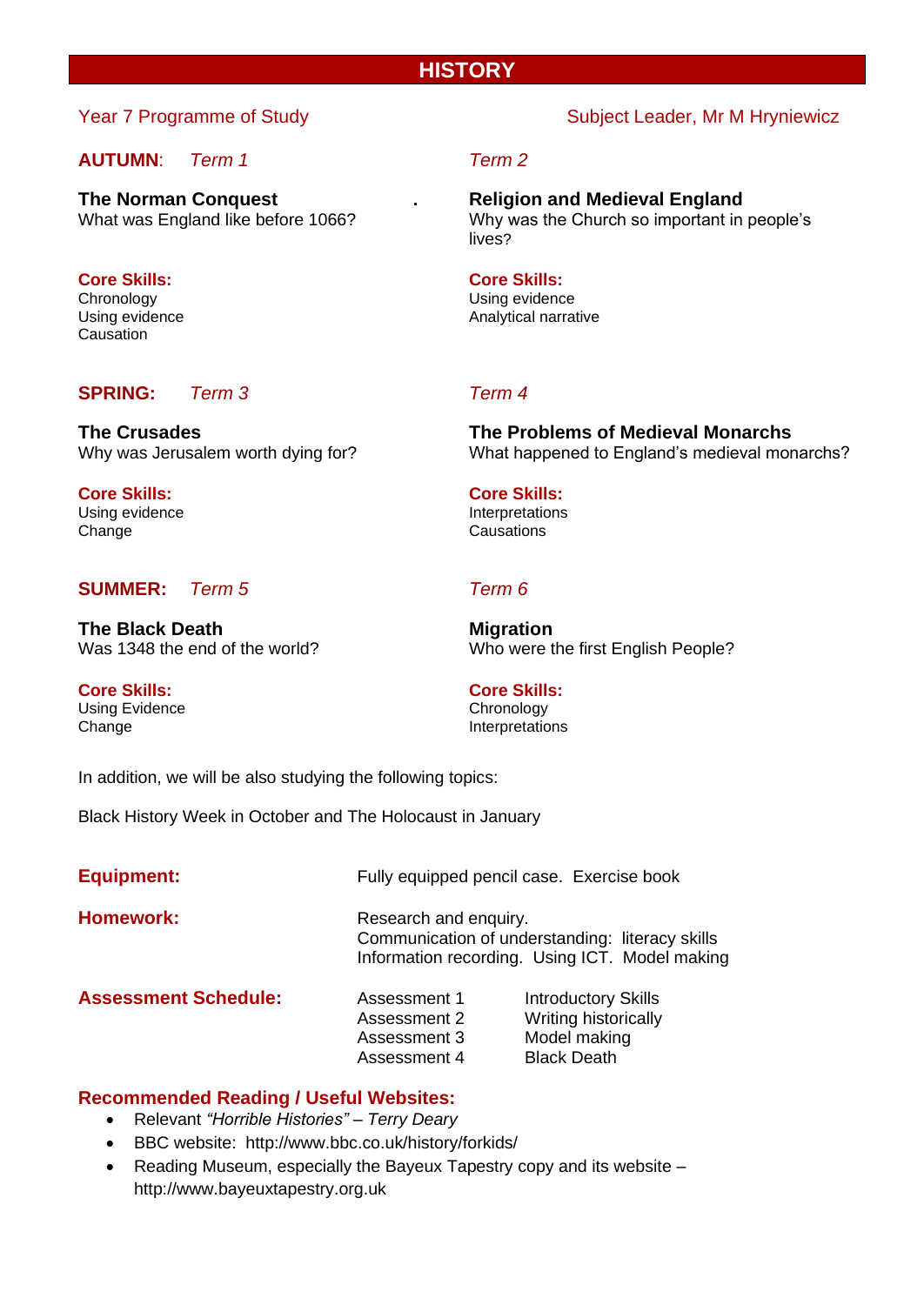# **MUSIC**

# **AUTUMN**:

*Term 1 Term 2* **Introduction to Music Playing and Making Melodies**  Introduction to keyboard and ukuleles 'Changing Places'

**Core Skills: Core Skills:** Group Performance

# **SPRING:**

*Term 3 Term 4*

**Core Skills: Core Skills:** Introduction to basic technical skills **Learn a melody by ear** on a range of instruments Understanding melody and pitch Key characteristics of Reggae Performing as a class Off beat chords

# **SUMMER:**

*Term 5 Term 6 'My God is a Rock' '* **Up Town Funk**

**Core Skills: Core Skills:** Hooks and Riffs **Learn chords** Am and D Key characteristics of Rock<br>
Introduction to basic drum beats<br>
Performance Introduction to basic drum beats

Playing chords on Ukulele and Keyboards Performance / improvisation / keyboard skills

**Reggae Music Community Community Reggae Music Procus on Pitch Focus on Pitch**<br> *Huffalo Soldier' 'Buffalo Soldier' Somebody I used to Know 'Gotye'*

**Hooks and Riffs Introducing Syncopation**

Identifying and performing **Perform chords** in syncopated patterns

# **Equipment:**

Keyboards, glockenspiels, guitars, ukulele, guitars, drum kit (Supplied by the school).

# **Homework:**

When appropriate. Often listening tasks based around piece studied.

# **Assessment Schedule:**

End of each term

# **Recommended Reading / Useful Websites:**

- Recording of the piece:<https://www.youtube.com/watch?v=S5FCdx7Dn0o>
- The History behind the 'Buffalo Soldiers': https://www.youtube.com/watch?v=8ol5dqpEcxc
- Some key facts of Reggae music:<https://wiki.kidzsearch.com/wiki/Reggae>

# Year 7 Programme of Study Network Subject Leader, Mr P Windibank